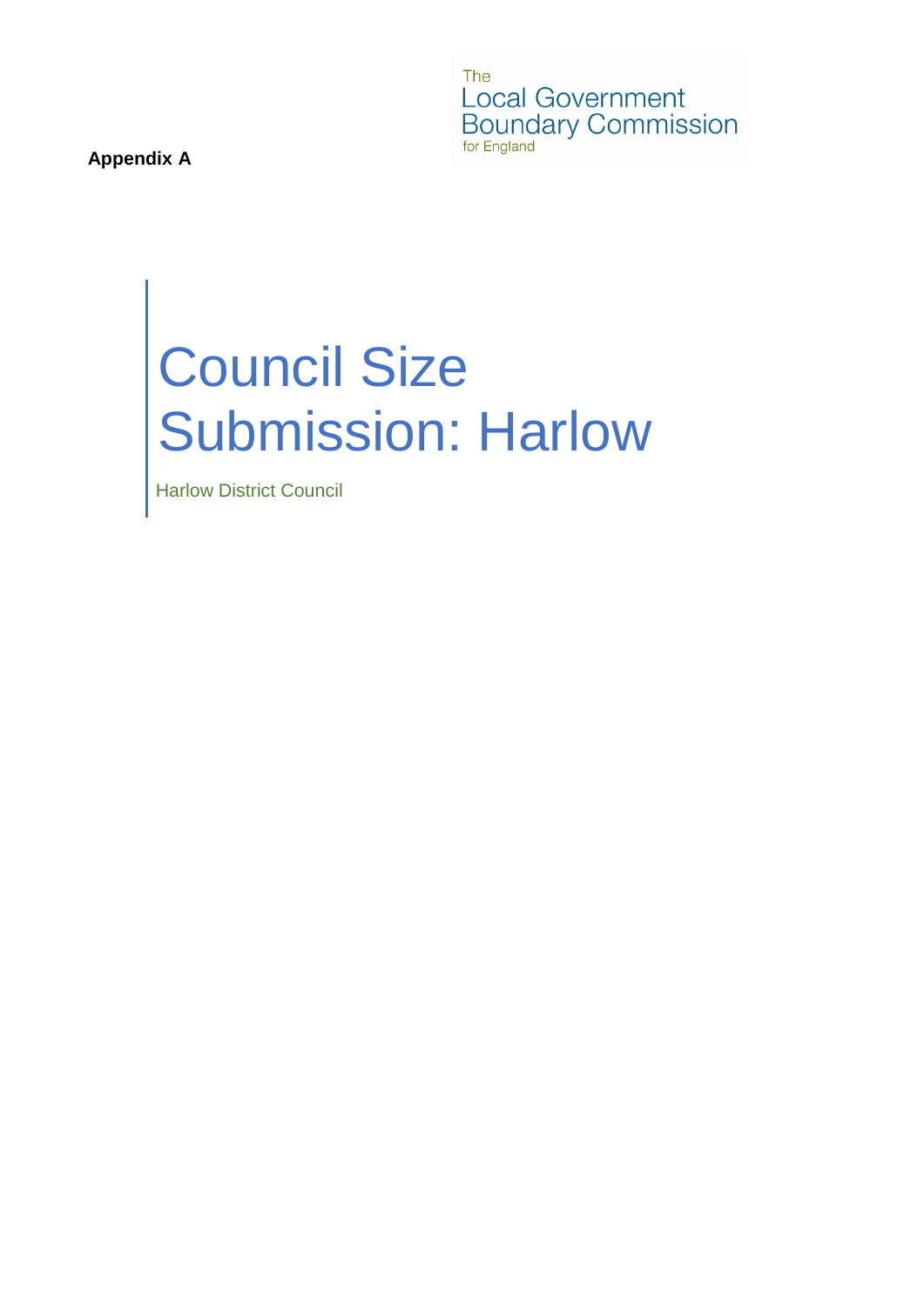# Contents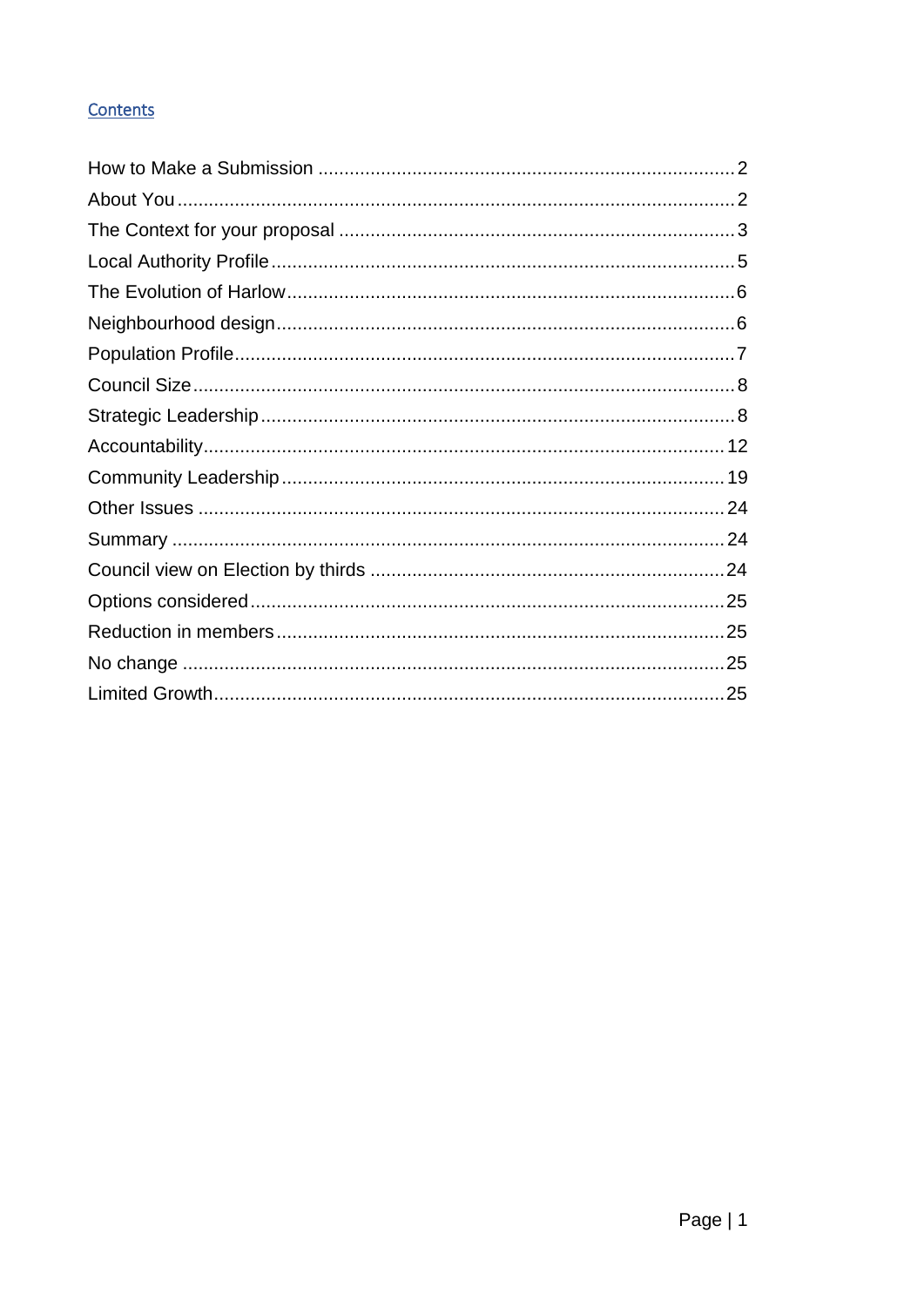## <span id="page-2-0"></span>**How to Make a Submission**

It is recommended that submissions on future governance arrangements and council size follow the guidance provided and use the format below as a template. Submissions should be treated as an opportunity to focus on the future needs of the council and not simply describe the current arrangements. **Submissions should also demonstrate that alternative council sizes have been considered in drawing up the proposal and why you have discounted them**.

The template allows respondents to enter comments directly under each heading. It is not recommended that responses be unduly long; as a guide, it is anticipated that a 15 to 20-page document using this template should suffice. Individual section length may vary depending on the issues to be explained. Where internal documents are referred to URLs should be provided, rather than the document itself. It is also recommended that a table is included that highlights the key paragraphs for the Commission's attention.

'Good' submissions, i.e. those that are considered to be most robust and persuasive, combine the following *key success components* (as set out in the guidance that accompanies this template):

- Clarity on objectives
- A straightforward and evidence-led style
- An understanding of local place and communities
- An understanding of councillors' roles and responsibilities

## <span id="page-2-1"></span>**About You**

The respondent should use this space to provide the Commission with a little detail about who is making the submission, whether it is the full Council, Officers on behalf of the Council, a political party or group, a resident group, or an individual.

This is a submission made by Harlow District Council and was approved at a full meeting of the Council on 24 February 2022. The proposal received unanimous support from all Councillors present at the meeting.

Following the Council's formal request for the review, the Council established an Electoral Review Working Group in October 2021, chaired by Councillor Simon Carter, with the following Terms of Reference:

- (a) To oversee and ensure full Member involvement in and support to officers in progressing the review of Council size and the ward boundaries in Harlow by the Local Government Boundary Commission for England (LGBCE);
- (b) To formulate draft recommendations to the Local Government Boundary Commission for consideration by the Council relating to: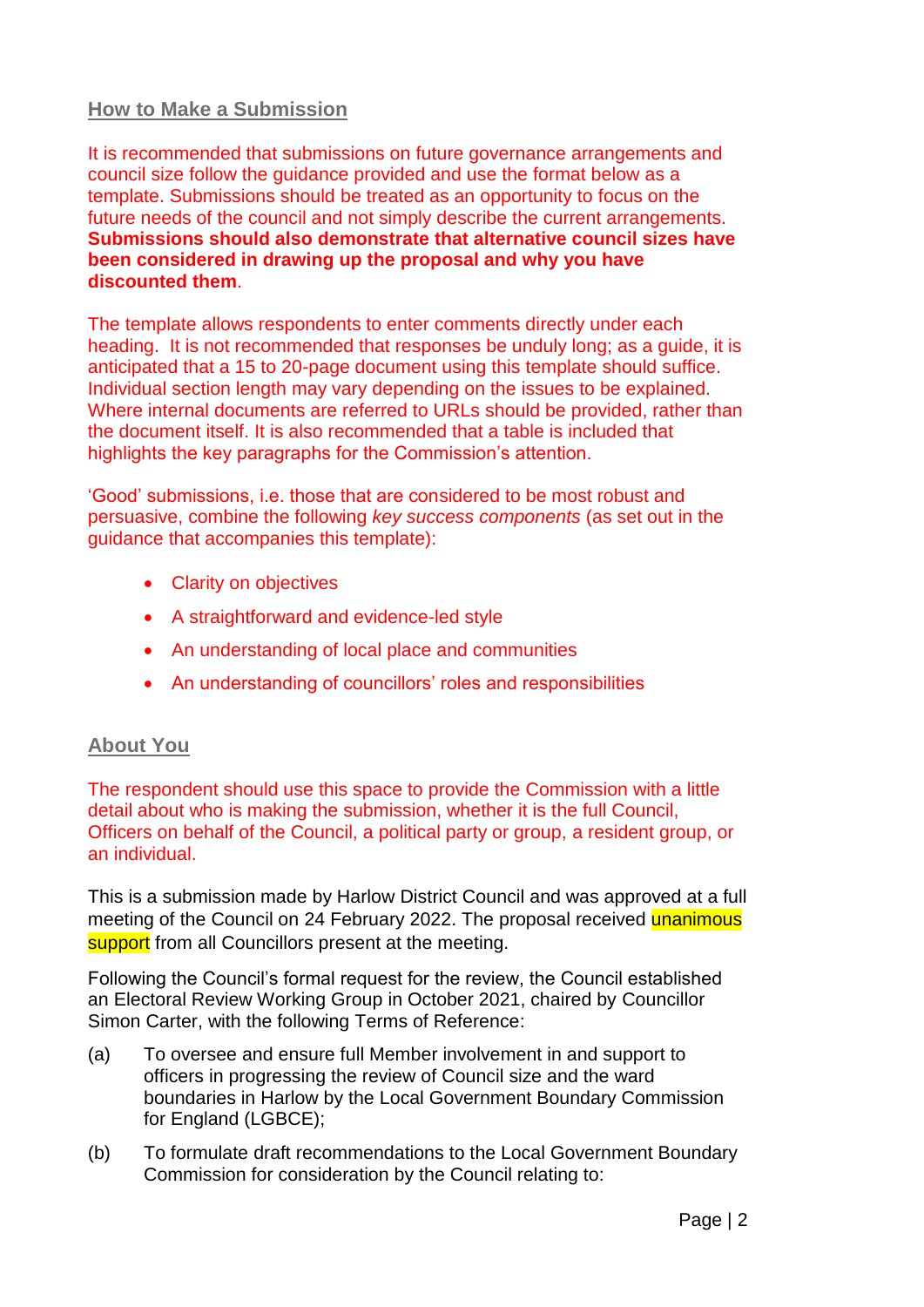- (i) the total number of Members of the Council
- (ii) the number and boundaries of electoral wards for the purposes of the election of Councillors;
- (iii) the number of Councillors to be returned by any electoral division; and
- (iv) the name of any electoral area.
- (c) To make recommendation to the Council on its future electoral cycle if considered appropriate

The Working Group comprised of five Members and was politically proportionate with representation from both political groups on the Council.

# <span id="page-3-0"></span>**The Context for your proposal**

Your submission gives you the opportunity to examine how you wish to organise and run the council for the next 15 - 20 years. **The consideration of future governance arrangements and council size should be set in the wider local and national policy context.** The Commission expects you to challenge your current arrangements and determine the most appropriate arrangements going forward. In providing context for your submission below, please demonstrate that you have considered the following issues.

- When did your Council last change/reorganise its internal governance arrangements and what impact on effectiveness did that activity have?
- To what extent has transference of strategic and/or service functions impacted on the effectiveness of service delivery and the ability of the Council to focus on its remaining functions?
- Have any governance or capacity issues been raised by any Inspectorate or similar?
- What influence will local and national policy trends likely have on the Council as an institution?
- What impact on the Council's effectiveness will your council size proposal have?

## **Last Changes to Internal Governance Arrangements**

The last review by the boundary commission was undertaken at a time when the authority was operating a Committee system as a 'fourth choice' authority. At that time, in addition to the full Council, it operated six central committees (Strategic Policy and Equalities, Resources Co-ordination, Housing, Personnel, Audit Quality and Best Value and Commercial Development and Enterprise). In addition, there were seven Area Committees whose remit was to debate and examine all issues directly or indirectly affecting the community. The last review reduced the number of members from 42 to 33.

Since that time the Council changed to a new Cabinet operating model in 2010 and although taking on Licensing functions in the early 2000's, no longer has six programme committees or any Area Committees. The Governance structure is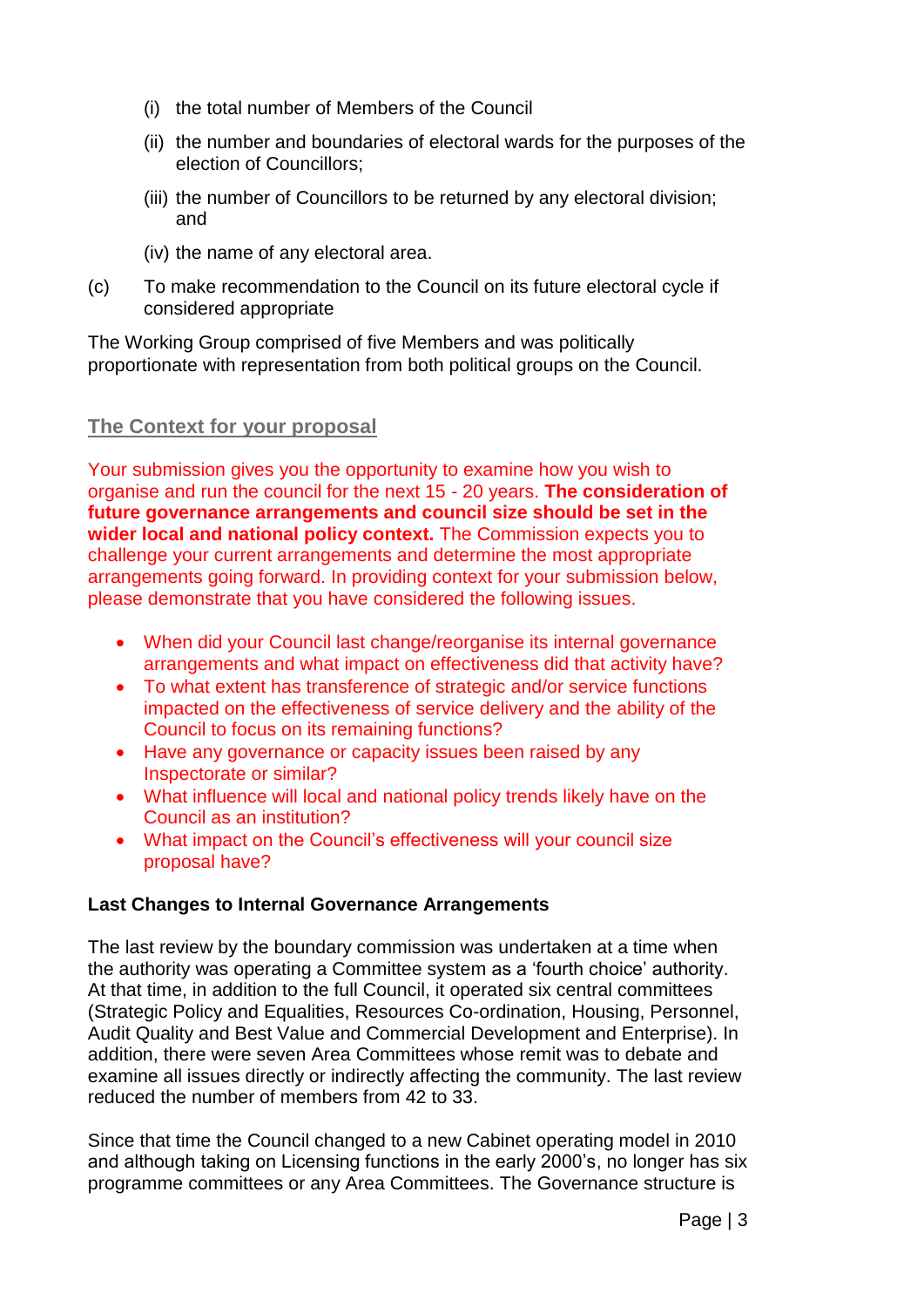discussed further below in the Strategic Leadership section. Essentially the Council operates a Cabinet of eight (current) members and the following Committees: Scrutiny Committee, Development Management Committee, Licensing Committee and Audit and Standards Committee.

The Council's Constitution Working Group are currently undertaking a review of its governance arrangements but, having done this in 2010, this review is essentially codifying its rules in light of operational experience rather than a quantum shift to a more onerous form of governance. This review will be completed by March 2022 subject to Council approval. The Cabinet model has operated successfully with some good examples of scrutiny/cabinet working in recent months.

The Council has ambition to significantly regenerate the town and has recently taken steps to increase capacity within its senior managers to undertake greater levels of multidisciplinary projects. In turn Cabinet portfolio responsibilities have recently been recast to match the aspirations of the Council's administration.

No governance issues have been raised by recent inspections or similar.

#### **Local and National Policy Trends**

The Council has recently worked on a new Corporate Strategy, which was adopted by the Council in December 2021. The aspiration of the Council is that this will enable the setting of a balanced budget again in 22/23 and in future years provide certainty on which the Council can financially plan through its Medium Term Financial Strategy.

The ambitions within the Corporate Strategy are to be achieved through four key strategic themes. These are:

- 1. Economic Growth;
- 2. Social Cohesion;
- 3. Safeguarding the Environment
- 4. An Efficient Council

Pressure on Local Authorities mean that the Council is always looking for ways of working with greater efficiency including but not limited to considering service sharing opportunities.

Work of this nature is brought forward in a collaborative way through the Cabinet and the current administration has appointed 'opposition shadow members' to assist in shaping policy.

As detailed above the Corporate Strategy places emphasis on economic growth part of which includes significant plans for the regeneration of Harlow. There has been a material increase in workload surrounding this specific strategic theme as will be evidenced throughout.

Furthermore, under the current and previous administration, the environment has, and continues to be, a corporate priority; in 2019, Full Council unanimously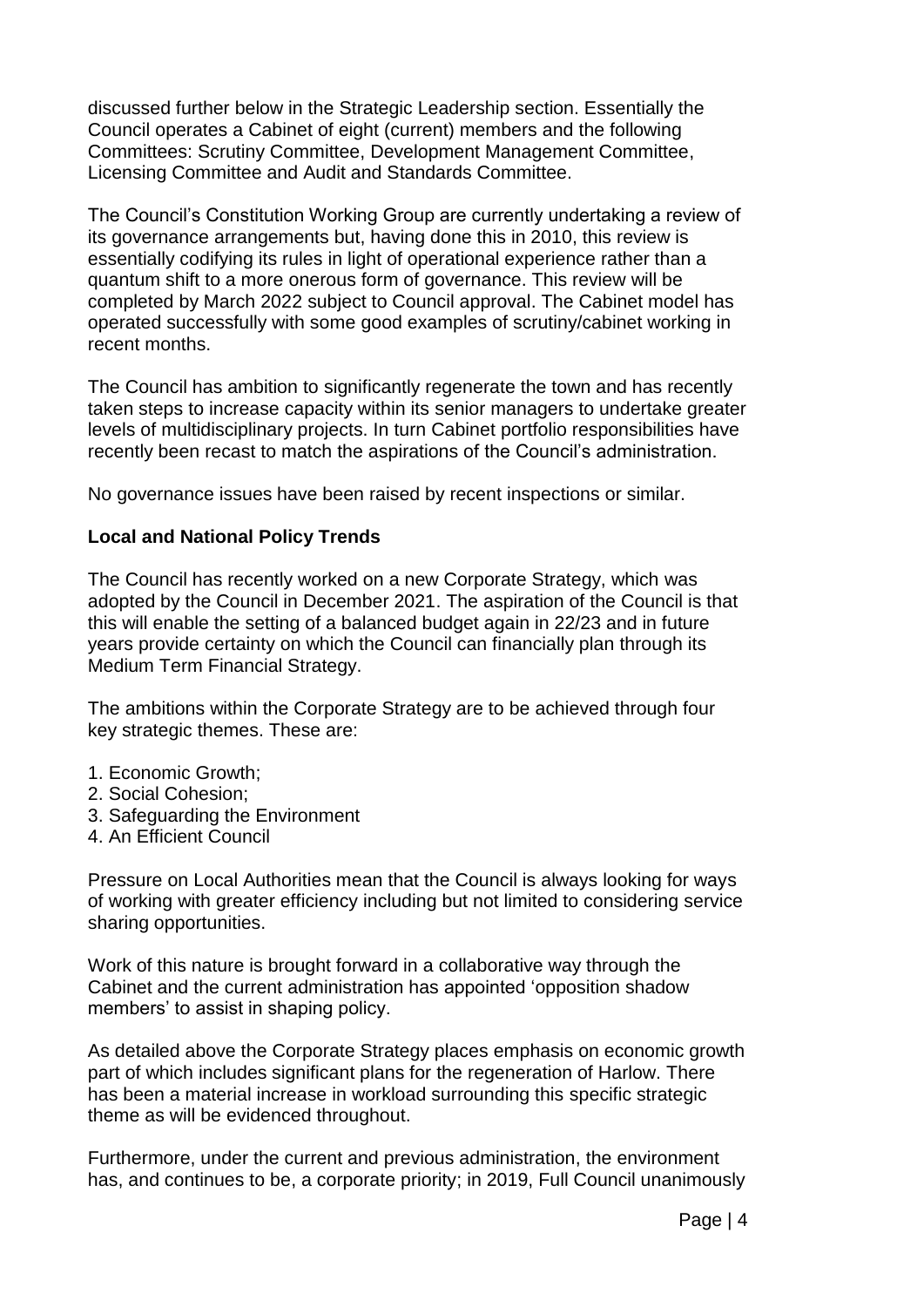declared a climate emergency resulting in an expansion of the work associated with this strategic theme.

#### **Impact on the Council's Effectiveness**

Having looked at current arrangements, which remain fit for purpose, and having taking soundings from members both via survey and anecdotally, the Council's governance arrangements are seen as sound and can be supported by the current level of representation. The point has been made by both political parties that when the council is more balanced than currently (i.e. the number of councillors are closer) filling places on Committees and outside partnerships becomes more difficult particularly for the administration at that time. As shown below, some areas of the responsibilities (cabinet roles) do lead to a heavy workload for example Scrutiny has, in the last couple of years, (and particularly during the pandemic) had to make choices on the work it undertakes. A review of scrutiny processes during 2020 has helped to focus Cabinet, officer and scrutiny expectations and work closer together. The increase in Harlow Garden Town and Partnership working will also impact the Council as regeneration continues apace as is discussed further below.

#### <span id="page-5-0"></span>**Local Authority Profile**

# **Please provide a short description of the authority and its setting, in particular the local geography, demographics and community**

**characteristics**. This should set the scene for the Commission and give it a greater understanding of any current issues. The description should cover all of the following:

- Brief outline of area are there any notable geographic constraints for example that may affect the review?
- Rural or urban what are the characteristics of the authority?
- Demographic pressures such as distinctive age profiles, migrant or transient populations, is there any large growth anticipated?
- Community characteristics is there presence of "hidden" or otherwise complex deprivation?
- Are there any other constraints, challenges, issues or changes ahead?

Further to providing a description, the Commission will be looking for a submission that demonstrates an understanding of place and communities by putting forth arguments on council size based upon local evidence and insight. For example, how does local geography, demographics and community characteristics impact on councillor casework, workload and community engagement?

#### **Profile**

Harlow is located in the west of the County of Essex and is bordered by Epping Forest district to the south, west and east; and East Hertfordshire district (in the County of Hertfordshire) to the north. Harlow is 38km north of London and 50km south of Cambridge. It has good access to the M11 (with a further junction being constructed to the north east), and the West Anglia Mainline railway and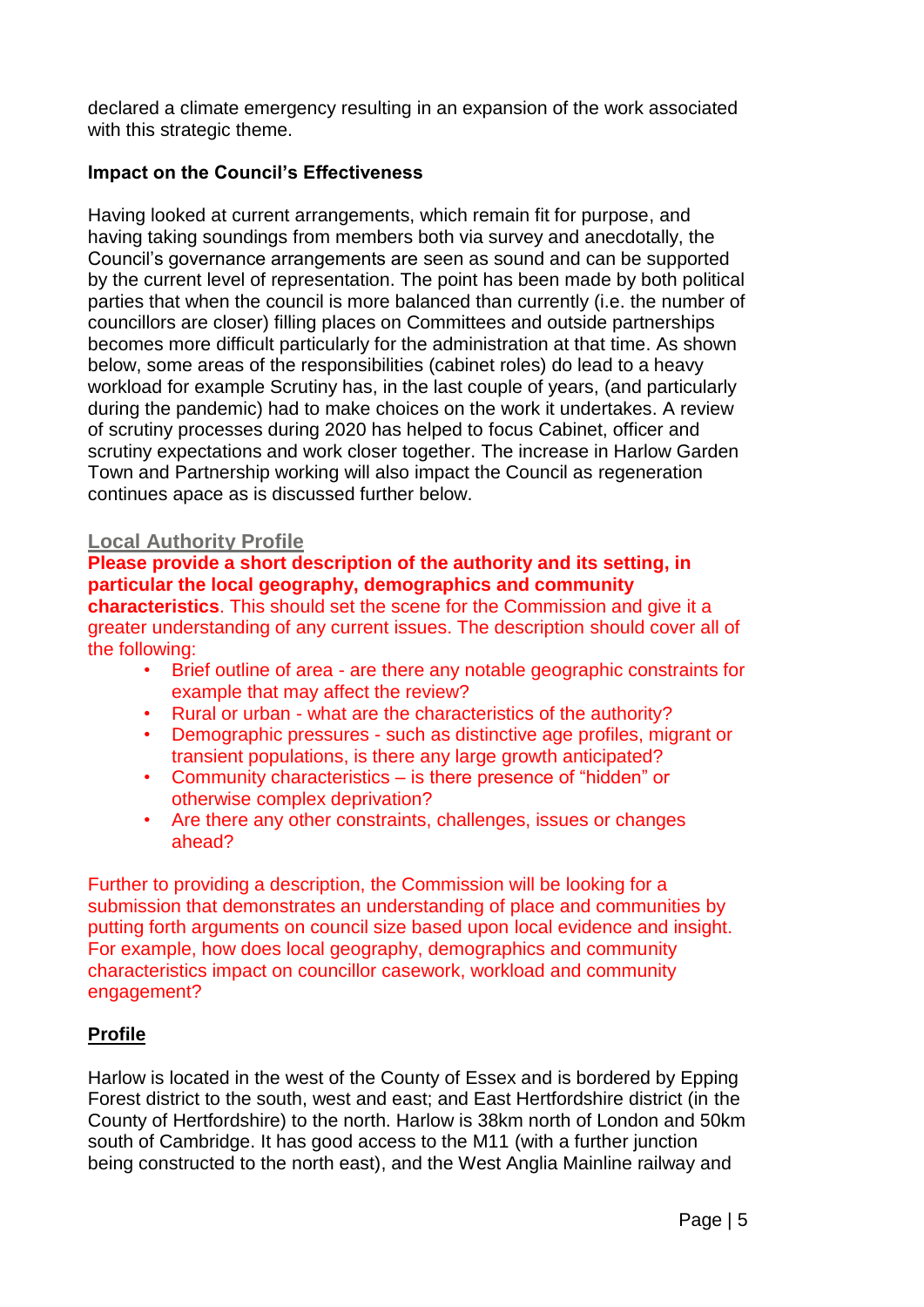Stansted Airport is located 24km to the north-east. Harlow is the smallest local authority area in Essex, with a land area of 30.5sqkm.

## <span id="page-6-0"></span>**The Evolution of Harlow**

Between 1946 and 1970, 21 New Towns were designated in the UK under the New Towns Act, primarily to rehouse communities displaced by bomb damage caused during the Second World War. The New Towns were influenced by Garden Cities, formulated by Sir Ebenezer Howard in the late 1800's to deliver settlements which combined the best of town and country and offered alternatives to the polluted, industrial towns of the Industrial Revolution.

In September 1946, the then Minister of Town and Country Planning, Lewis Silkin, invited Frederick Gibberd to work on a plan for a New Town in the Harlow area. The plan would also contribute to designating the site of the New Town. An inquiry into the designation was held in December 1946 and the Ministry enacted a Designation Order for Harlow New Town on 25 March 1947. The current tight administrative boundary of Harlow, and subsequent small size of the district, is a legacy of this designation. However, Harlow nowadays serves as an important sub-regional centre that meets employment, retailing, social and cultural needs of the surrounding area.

Sir Frederick Gibberd's draft master plan was given ministerial approval in 1949 and the Harlow Development Corporation was established to deliver Harlow New Town. The final version of the master plan was published in 1952.

The master plan was influenced by the area's distinctive landscape and environmental features, such as the River Stort in the north, the valley ridges and wooded areas in the south and other important ecological assets.

## <span id="page-6-1"></span>**Neighbourhood design**

The New Town was built around a series of neighbourhoods, dissected by large areas of natural and semi-natural spaces, now known as Green Wedges, which are key physical features of Harlow that have shaped its subsequent growth by bringing the countryside into the town as a design principle. Additionally, the Town has a number of main artery roads which create the neighbourhood structure. The current ward boundaries, in many places, use these key features to denote democratic demarcation lines. Work in the latter stages of the review needs to take these key features into account.

The neighbourhoods, as set out in the master plan, are focussed around a shopping centre with easy access to social and educational facilities, connected by a series of distributor roads together with a network of cycleways and footpaths. These were separated by a network of landscape wedges, now nationally accepted as Green Wedges, which were designed to reflect the original landscape setting. These promote a keen sense of local identity and communities.

The Green Wedges continue to provide amenity space for residents, habitats for wildlife, transport corridors, locations for schools and sport and community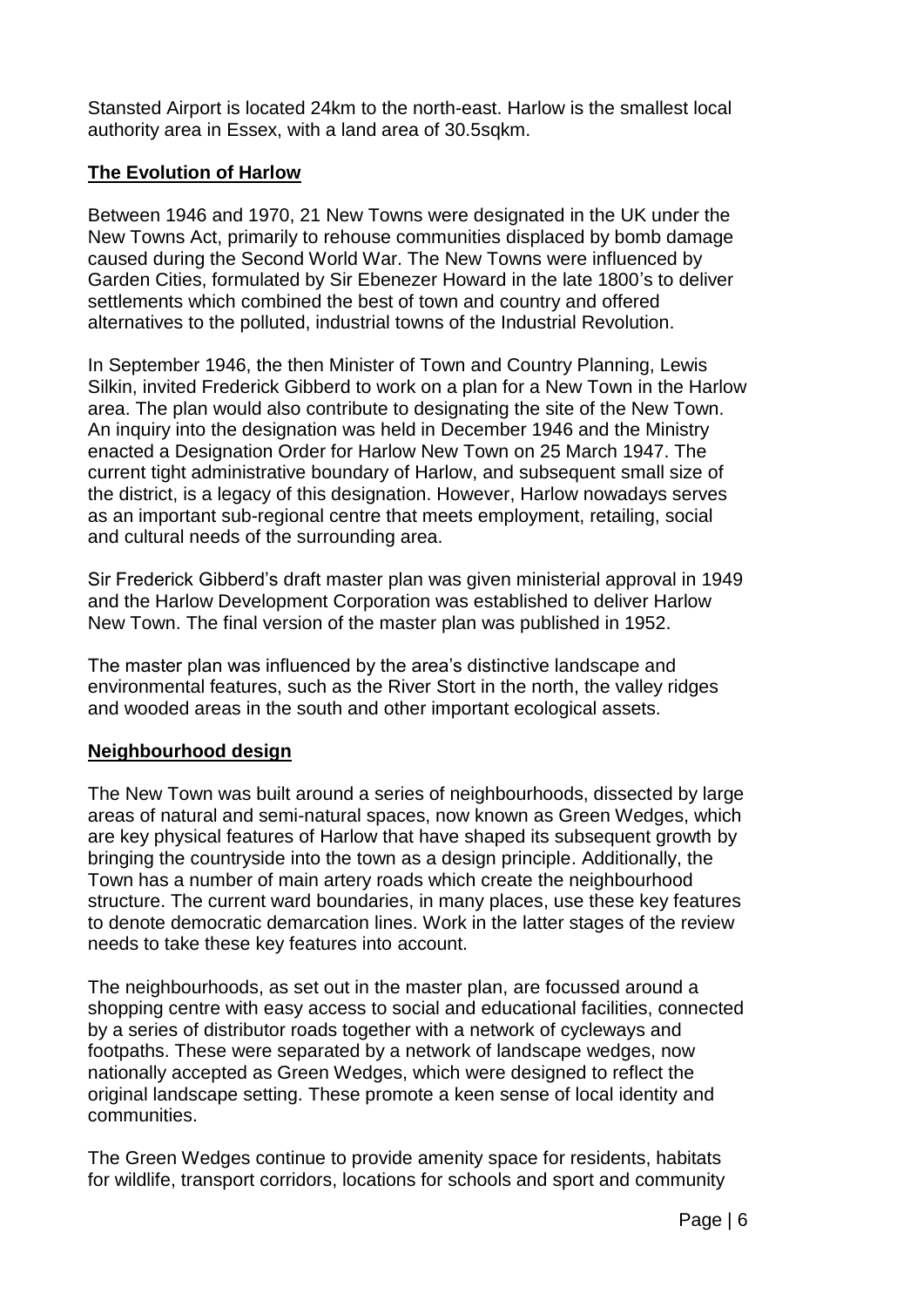facilities. Two industrial sites, Templefields and Pinnacles, were located in the north and west of the district, relatively close to the railway line. The Town Park was provided to the north-east of the town centre and was designed around existing landscape features and a hamlet.

## <span id="page-7-0"></span>**Population Profile**

Harlow's population is approximately  $87,300<sup>1</sup>$  residents. The district first reached its original target population of around 80,000 people in the mid-1970s, but this was subsequently followed by a period of population decline. In 1995, Harlow's population fell to 73,600 people, which gave rise to a number of social and economic problems.

The district's population grew again in the late 1990s and 2000s through planned extensions to Harlow, in particular the Church Langley and Newhall neighbourhoods and is set to continue to grow in the period to 2028.

Harlow has a very high population density of 26.8 people per hectare, compared to 4.7 for Essex and 4.1 for England. This high density is compensated by easy access to services and facilities and the network of Green Wedges and open spaces across the district.

The population of Harlow, in comparison to the rest of Essex, is relatively young with 21% of its residents aged between 0 -15 years, and the percentage of older persons living in Harlow is lower than Essex and England averages. However, this is projected to increase from 13,500 in 2018 to 18,000 by 2033, which would result in a 33.3% increase in older persons living in Harlow.

The district has a higher than average number of lone parent households alongside higher overcrowding levels compared to the rest of Essex and England. However, deprivation levels are lower overall than the England average but still higher when compared to most other parts of Essex.

There are some specific variances within the district itself, with the east being less deprived than areas to the west and south. Furthermore, the district's health profile is higher than the England averages in some respects, such as smoking rates, alcohol related hospital admissions and obesity. Physical activity is also low and therefore overall health and wellbeing issues are seen across the town.

As is reported below, social related issues, particularly during the latter phases of the pandemic have led to increased workload for members, particularly during the last year<sup>2</sup>.

## **Population Growth**

1

The Council has recently had its Local Plan accepted and adopted. The population of Harlow has increased in the last ten years with a number of largescale developments such as Newhall. Not only have these changes meant that

<sup>1</sup> Nomis, Resident Population 2020

<sup>&</sup>lt;sup>2</sup> See section on member support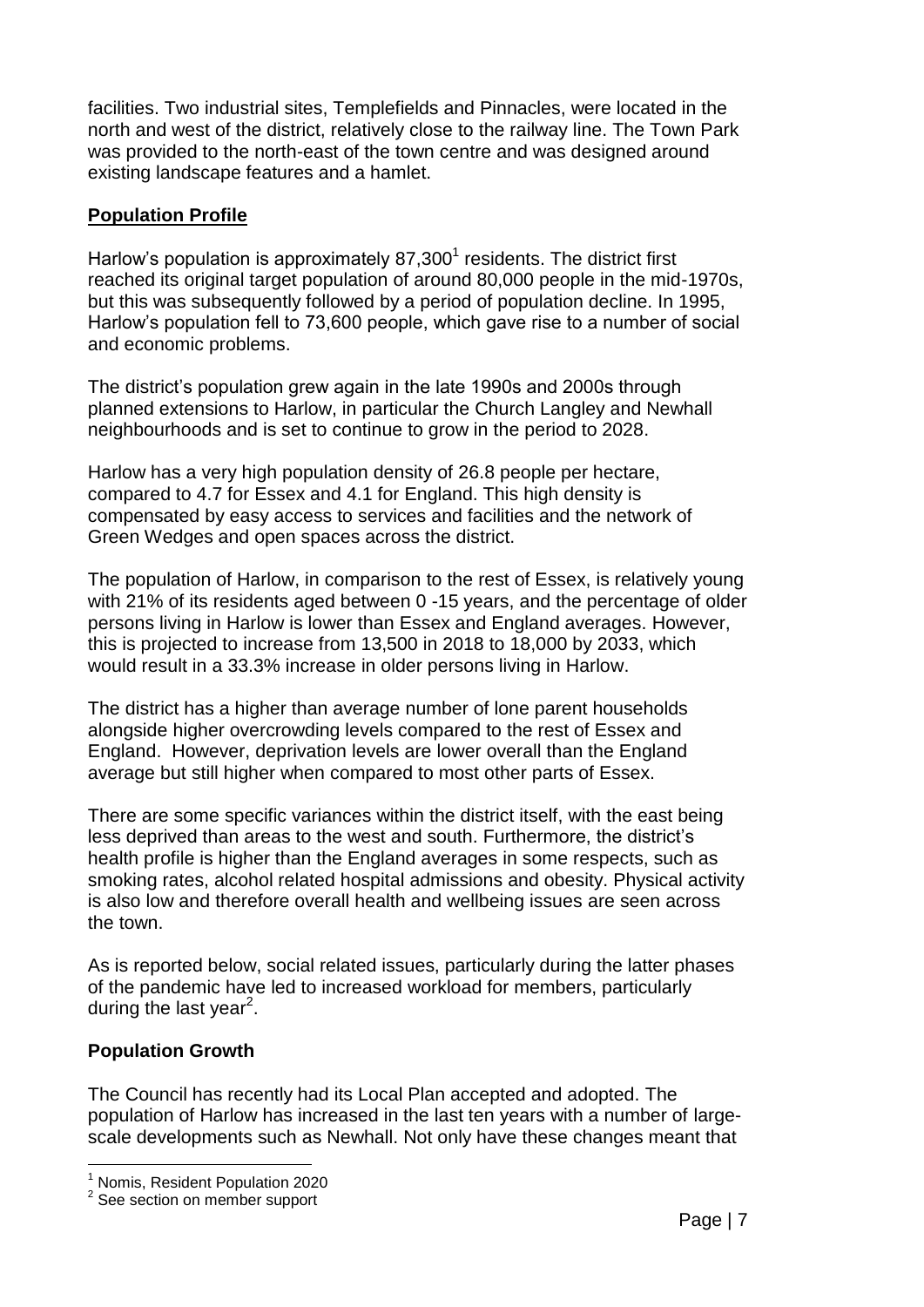some wards have become relatively large it has meant an increase in caseload as Councillors represent more people.

Some Councillors have experienced disproportionate increases in their workloads as a result.

#### <span id="page-8-0"></span>**Council Size**

The Commission believes that councillors have three broad aspects to their role.

These are categorised as: **Strategic Leadership, Accountability (Scrutiny, Regulatory and Partnerships), and Community Leadership**. Submissions should address each of these in turn and provide supporting evidence. Prompts in the boxes below should help shape responses.

#### <span id="page-8-1"></span>**Strategic Leadership**

Respondents should provide the Commission with details as to how elected members will provide strategic leadership for the authority. Responses should also indicate how many members will be required for this role and why this is justified. **Responses should demonstrate that alternative council sizes have been explored.**

| <b>Topic</b>               |                             |                                                                                                                                                                                                                                                                                                                                                                                                                                                                                                                                                                                                                                                                                                                                                                                                                                                                                                                                                                                                                        |
|----------------------------|-----------------------------|------------------------------------------------------------------------------------------------------------------------------------------------------------------------------------------------------------------------------------------------------------------------------------------------------------------------------------------------------------------------------------------------------------------------------------------------------------------------------------------------------------------------------------------------------------------------------------------------------------------------------------------------------------------------------------------------------------------------------------------------------------------------------------------------------------------------------------------------------------------------------------------------------------------------------------------------------------------------------------------------------------------------|
| Governance<br><b>Model</b> | Key lines of<br>explanation | What governance model will your<br>$\triangleright$<br>authority operate? e.g. Committee<br>System, Executive or other?<br>The Cabinet model, for example, usually<br>$\blacktriangleright$<br>requires 6 to 10 members. How many<br>members will you require?<br>If the authority runs a Committee system,<br>$\geqslant$<br>we want to understand why the number<br>and size of the committees you propose<br>represents the most appropriate for the<br>authority.<br>By what process does the council aim to<br>$\geqslant$<br>formulate strategic and operational<br>policies? How will members in executive,<br>executive support and/or scrutiny<br>positions be involved? What particular<br>demands will this make of them?<br>$\triangleright$ Whichever governance model you<br>currently operate, a simple assertion that<br>you want to keep the current structure<br>does not in itself, provide an explanation<br>of why that structure best meets the<br>needs of the council and your<br>communities. |
|                            | Analysis                    | The Council currently has 33 Councillors,<br>elected by thirds. The Council's political<br>composition in 2021-2022 is: Conservative<br>21, Labour 12. Prior to May 2021 the Council<br>had a Labour administration (since 2012).                                                                                                                                                                                                                                                                                                                                                                                                                                                                                                                                                                                                                                                                                                                                                                                      |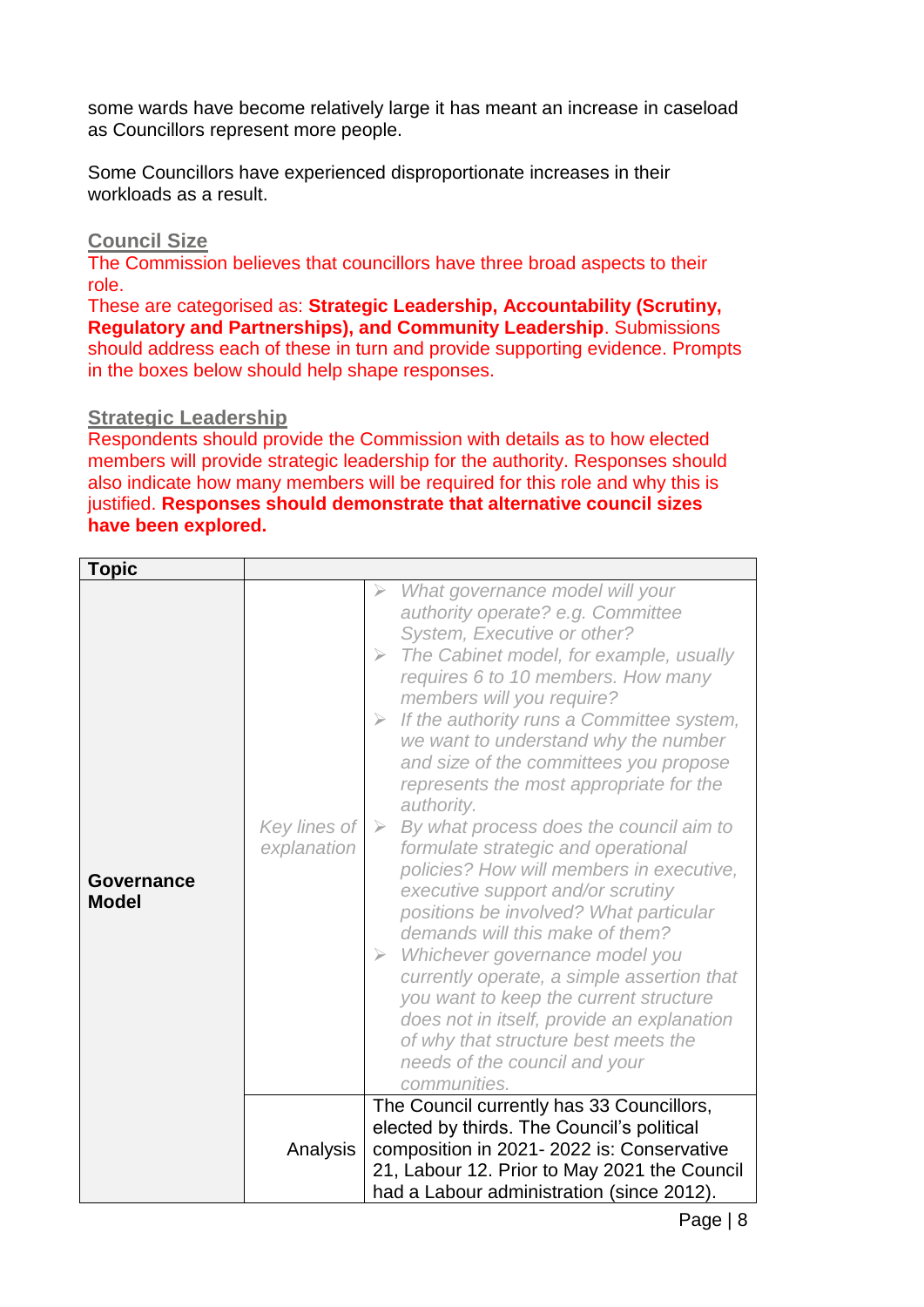|  | As a New Town Harlow does not have any<br>town or parish councils. It is therefore<br>responsible for any functions which may<br>ordinarily be expected to be carried out by<br>those authorities.                                                                                                                                                                                           |
|--|----------------------------------------------------------------------------------------------------------------------------------------------------------------------------------------------------------------------------------------------------------------------------------------------------------------------------------------------------------------------------------------------|
|  | The Council operates a Cabinet model with 8<br>Cabinet members, currently Conservative.<br>The Cabinet meets (when averaged over the<br>year) once every seven weeks.                                                                                                                                                                                                                        |
|  | The Cabinet has a Policy Development<br>Working Group which also meets cyclically<br>and is cross party. This group have a forward<br>work plan and a remit to have an early look<br>at developing strategies and policies before<br>they are subject to Cabinet decision. This<br>role was evaluated recently as part of the<br>review of our scrutiny rules and processes.<br>(found here) |
|  | The authority operates one development<br>management committee. Meetings of that<br>committee generally have two to five items to<br>consider meeting ten times a year.<br>Significant delegation is in place for officers<br>to deal with applications of a non-contentious<br>nature and this has operated well for a<br>number of years.                                                  |
|  | The Council also operates the following<br>committees: Licensing (five times per year)<br>(and subcommittees dealing with applications<br>and determinations) and a combined Audit<br>and Standards Committee;                                                                                                                                                                               |
|  | Strategic and operational policies are<br>formulated by a number of routes:                                                                                                                                                                                                                                                                                                                  |
|  | 1. Via officers taking account of changes to<br>external factors, this characteristically<br>includes appropriate stakeholder consultation<br>or statutory consultations where required,<br>and discussion at the Cabinet Working Group                                                                                                                                                      |
|  | 2. Policy review driven by the new Corporate<br>Strategy (emerging);                                                                                                                                                                                                                                                                                                                         |
|  | 3. Items raised as part of the annual Scrutiny<br>work plan process.                                                                                                                                                                                                                                                                                                                         |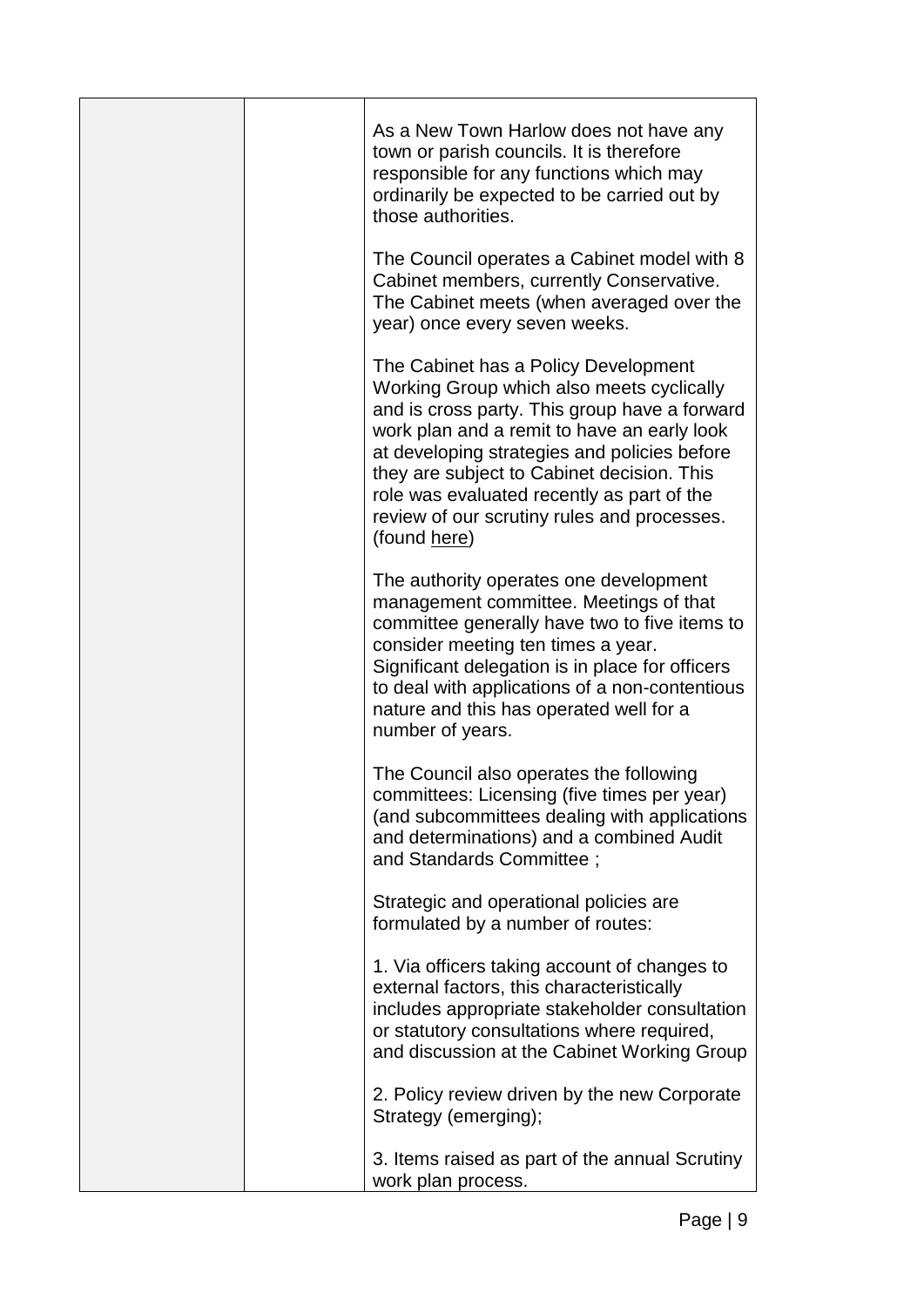|                   |                             | 4. Matters formulated by the Portfolio Holders<br>or Cabinet themselves<br>Scrutiny does have the right to ask decision<br>makers to attend and liaises at the beginning<br>of each municipal year on where they could<br>add value to proposed executive decision<br>making.                                                                                                                                                                                                                                                                                                                                                                                                                                                                                                                                                                                                                                                                                                                                                                                                      |
|-------------------|-----------------------------|------------------------------------------------------------------------------------------------------------------------------------------------------------------------------------------------------------------------------------------------------------------------------------------------------------------------------------------------------------------------------------------------------------------------------------------------------------------------------------------------------------------------------------------------------------------------------------------------------------------------------------------------------------------------------------------------------------------------------------------------------------------------------------------------------------------------------------------------------------------------------------------------------------------------------------------------------------------------------------------------------------------------------------------------------------------------------------|
|                   | Key lines of<br>explanation | How many portfolios will there be?<br>➤<br>$\triangleright$ What will the role of a portfolio holder be?<br>$\triangleright$ Will this be a full-time position?<br>$\triangleright$ Will decisions be delegated to portfolio<br>holders? Or will the executive/mayor take<br>decisions?                                                                                                                                                                                                                                                                                                                                                                                                                                                                                                                                                                                                                                                                                                                                                                                            |
| <b>Portfolios</b> | Analysis                    | There are currently eight members of the<br>cabinet. Their role extends to individual<br>decision-making within delegations agreed<br>by the Cabinet and leader between meetings<br>and those items delegated by the Cabinet<br>itself for an individual portfolio holder to<br>decide in consultation with officers. Cabinet<br>meets regularly as a group both formally, to<br>decide items within their work plan, but also<br>with chief officers to discuss strategic and<br>operational issues. Most Cabinet members<br>also have weekly review meetings with their<br>Senior Officers.<br>These roles are not full-time positions but are<br>more onerous than other councillors due to<br>their service responsibilities.<br>The eight portfolios are:<br>Leader<br>Deputy Leader and Portfolio Holder for<br><b>Community and Business Resilience</b><br>Environment<br>Finance<br>Governance<br>Housing<br>Regeneration<br><b>Strategic Growth</b><br>Each has defined areas of responsibility<br>(service related) and oversight of key<br>strategic policies and areas |
|                   |                             | Details of those Current delegation                                                                                                                                                                                                                                                                                                                                                                                                                                                                                                                                                                                                                                                                                                                                                                                                                                                                                                                                                                                                                                                |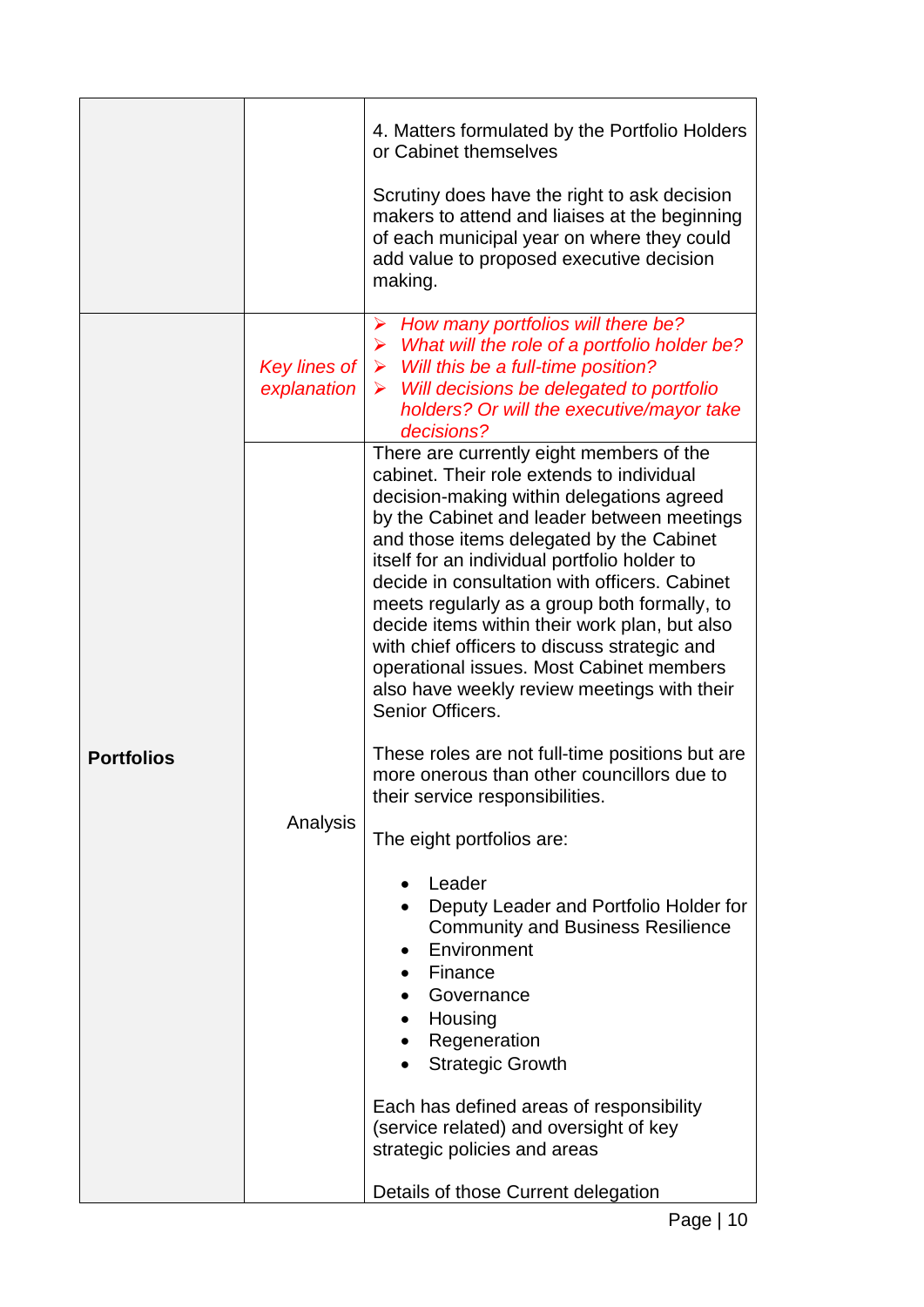|                                             |                             | arrangements are set out here                                                                                                                                                                                                                                                                                                                                                                                                                                                                                                                                                                                                                                                                                                                                                                                                                                                                                                                                                                                                                                                                                                                                                                                                                                                                                                                                                                                           |
|---------------------------------------------|-----------------------------|-------------------------------------------------------------------------------------------------------------------------------------------------------------------------------------------------------------------------------------------------------------------------------------------------------------------------------------------------------------------------------------------------------------------------------------------------------------------------------------------------------------------------------------------------------------------------------------------------------------------------------------------------------------------------------------------------------------------------------------------------------------------------------------------------------------------------------------------------------------------------------------------------------------------------------------------------------------------------------------------------------------------------------------------------------------------------------------------------------------------------------------------------------------------------------------------------------------------------------------------------------------------------------------------------------------------------------------------------------------------------------------------------------------------------|
|                                             |                             |                                                                                                                                                                                                                                                                                                                                                                                                                                                                                                                                                                                                                                                                                                                                                                                                                                                                                                                                                                                                                                                                                                                                                                                                                                                                                                                                                                                                                         |
|                                             | Key lines of<br>explanation | $\triangleright$ What responsibilities will be delegated to<br>officers or committees?<br>$\triangleright$ How many councillors will be involved in<br>taking major decisions?                                                                                                                                                                                                                                                                                                                                                                                                                                                                                                                                                                                                                                                                                                                                                                                                                                                                                                                                                                                                                                                                                                                                                                                                                                          |
| <b>Delegated</b><br><b>Responsibilities</b> | Analysis                    | Delegation tp specific committees and<br>officers is set out within part 3 of the<br>Council's Constitution.<br>Portfolio holders also have delegated<br>authority from the Leader for individual<br>decision making and may:<br>Take urgent decisions that cannot<br>reasonably be deferred until the next<br>meeting of the Cabinet on any matter<br>within the powers delegated to<br>Cabinet and their Portfolio, after<br>written (including e-mail) consultation<br>with the Leader (or Deputy if they are<br>not available).<br>Take any decision that may be<br>necessary to implement a decision of<br>the Cabinet.<br>Agree the grant of licences for the use<br>of land within their Portfolio.<br>Agree minor or inconsequential<br>amendments to any Policy, Plan or<br>Strategy within their Portfolio.<br>Take decisions relating to<br>procurement and contractual matters<br>as set out in the Financial Regulations<br>and Procurement Policy and Standing<br>Orders relating to contracts.<br>Where appropriate, and working with<br>$\bullet$<br>the relevant officers, respond to<br>national consultation specific to their<br>Portfolio.<br>Allocate specific grants relevant to<br>their Portfolio.<br>Collective decision making will take place at<br>Cabinet (eight members) and in line with<br>most Councils, major decisions would come<br>to council should the constitution require it. |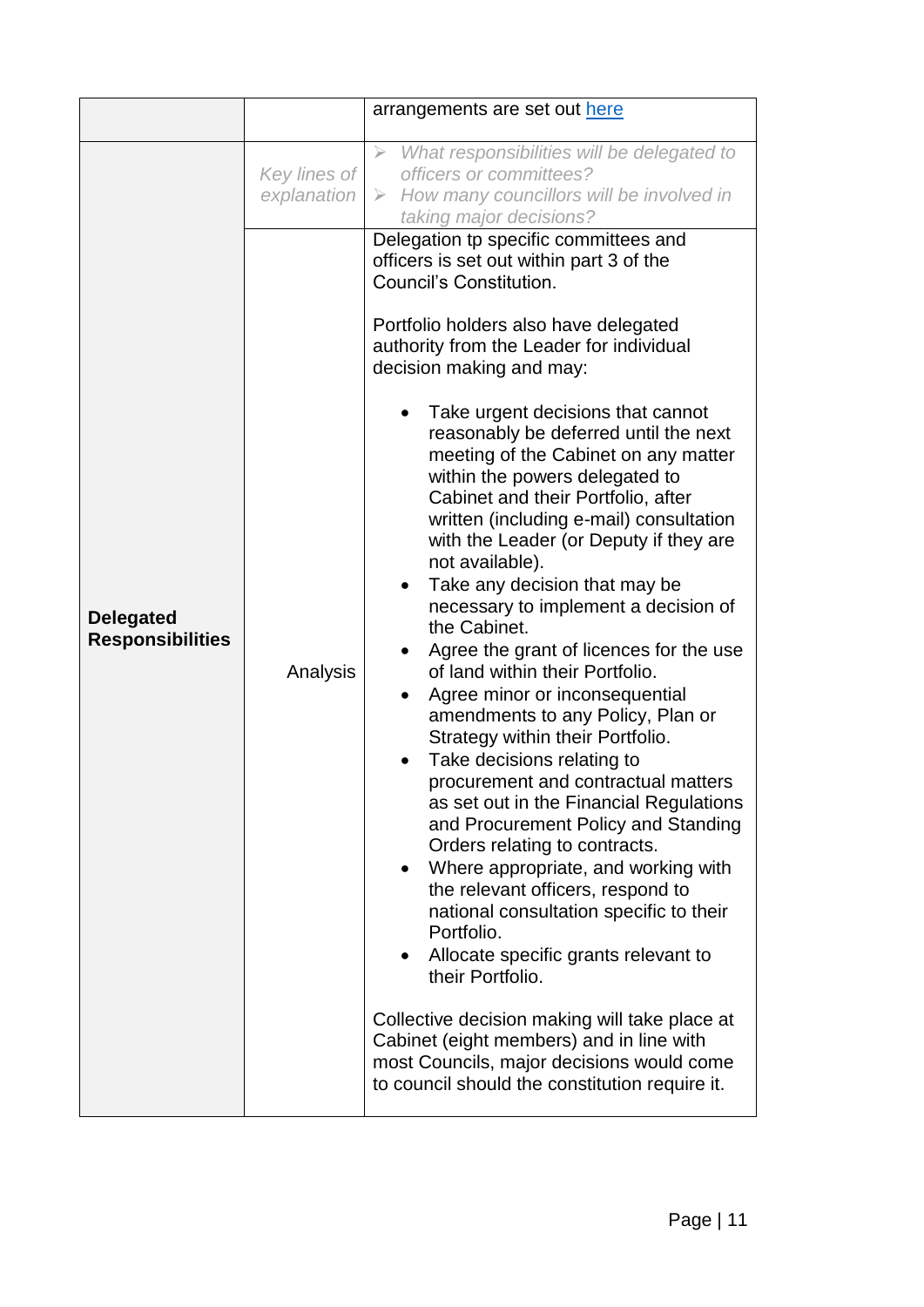## <span id="page-12-0"></span>**Accountability**

Give the Commission details as to how the authority and its decision makers and partners will be held to account. The Commission is interested in both the internal and external dimensions of this role. **Responses should demonstrate that alternative council sizes have been explored.**

| <b>Topic</b>             |                                                                                                                                                                                                                                                                                                                                                                                                                                                                                                                                                                                                                                                                                                                           |
|--------------------------|---------------------------------------------------------------------------------------------------------------------------------------------------------------------------------------------------------------------------------------------------------------------------------------------------------------------------------------------------------------------------------------------------------------------------------------------------------------------------------------------------------------------------------------------------------------------------------------------------------------------------------------------------------------------------------------------------------------------------|
| <b>Internal Scrutiny</b> | The scrutiny function of authorities has changed<br>considerably. Some use theme or task-and-finish<br>groups, for example, and others have a committee<br>system. Scrutiny arrangements may also be affected<br>by the officer support available.                                                                                                                                                                                                                                                                                                                                                                                                                                                                        |
| Key lines of explanation | How will decision makers be held to account?<br>$\triangleright$<br>$\triangleright$ How many committees will be required? And<br>what will their functions be?<br>$\triangleright$ How many task and finish groups will there be?<br>And what will their functions be? What time<br>commitment will be involved for members? And<br>how often will meetings take place?<br>$\triangleright$ How many members will be required to fulfil<br>these positions?<br>$\triangleright$ Explain why you have increased, decreased, or<br>not changed the number of scrutiny committees<br>in the authority.<br>$\triangleright$ Explain the reasoning behind the number of<br>members per committee in terms of adding<br>value. |
| Analysis                 | The council has one Scrutiny committee which<br>meets four times a year and has a work plan of their<br>own devising.<br>The Scrutiny committee has eight members and is<br>currently chaired by a member of the opposition<br>group.<br>The committee is politically balanced:                                                                                                                                                                                                                                                                                                                                                                                                                                           |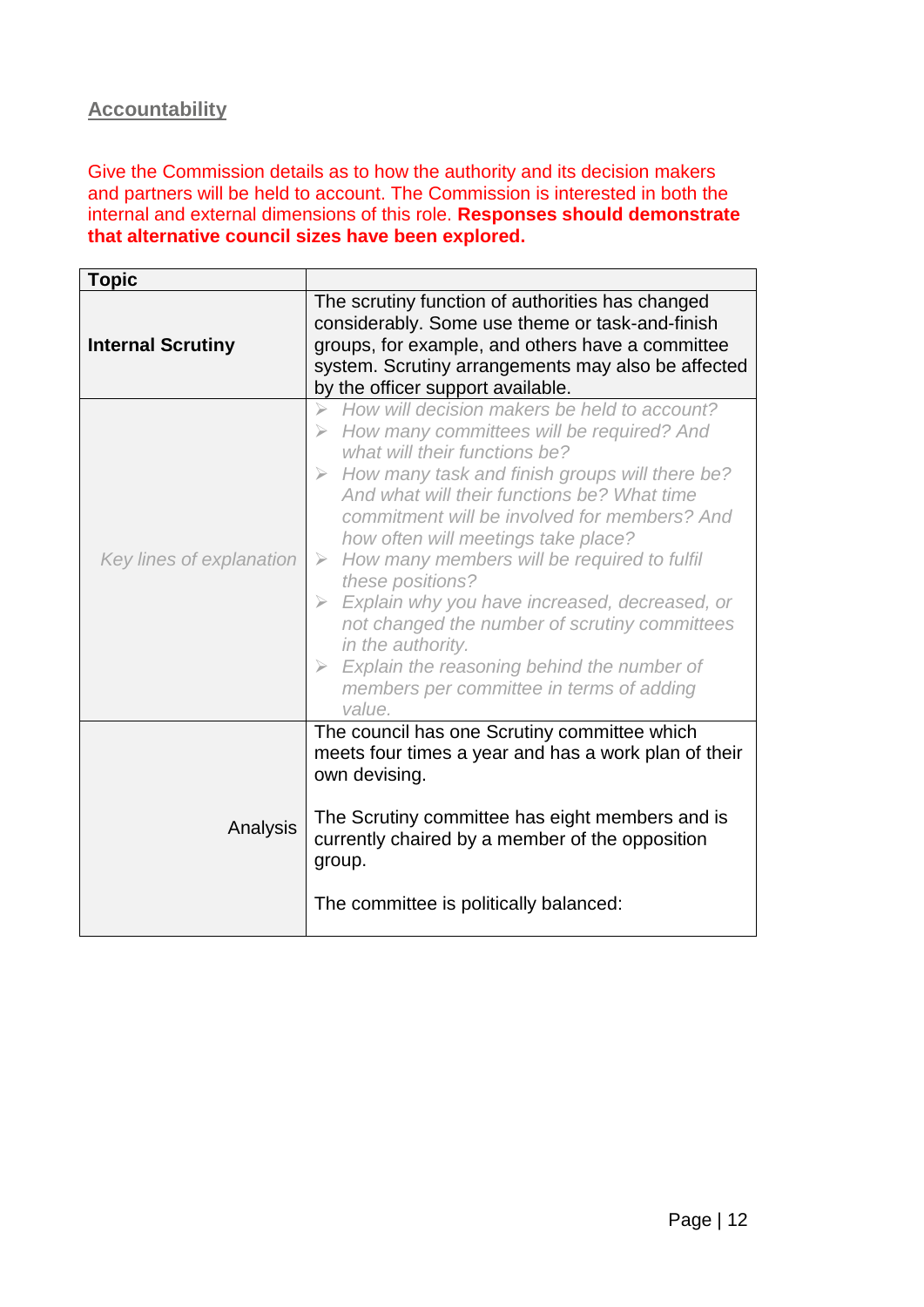

Scrutiny Committee seeks the view of the cabinet at the beginning of each year on likely topics for their work programme. The scale and number of projects undertaken in the last three years has taken account of members/officers' ability to deliver a programme within available resources and prioritises its work plan accordingly. This has meant commissioning external work and help from consultants and the need to prioritise the programme and extend the timetable.

In the last year work plan items relating to the council's housing development programme and facilities for adults with learning disabilities have been considered by the Scrutiny committee. Items this year have included scrutiny of the Police, a review of local electoral turnout and domestic abuse and harassment in Harlow.

Work plan topics are often dealt with by way of a small working party of scrutiny and backbench members who report back to the main committee once their review is complete.

Recommendations on the review are made to Cabinet and in the immediate past these have been accepted by the Cabinet.

The time commitment for Councillors on the Scrutiny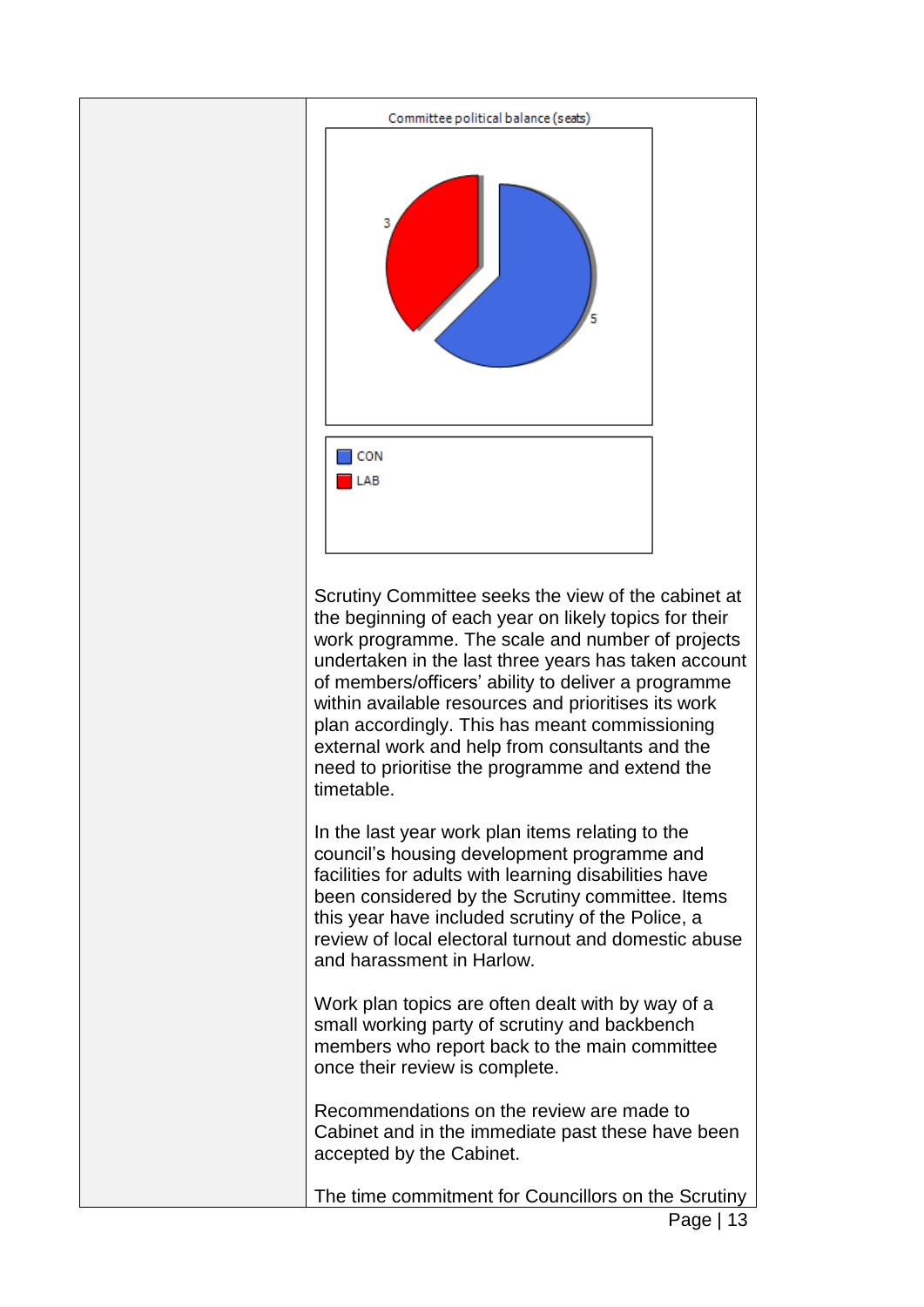|                           |                          | Committee is not just limited to the Committee<br>meetings themselves. Councillors are frequently<br>involved in both working parties and steering groups<br>associated with such reviews. For example, the<br>Committee has a steering group for its review on<br>domestic violence and sexual harassment. These<br>create an additional workload commitment for<br>Councillors.<br>In addition to the Scrutiny committee, the authority<br>now operates a Cabinet Policy Working Group,<br>reporting directly to Cabinet on matters of upcoming<br>policy. This is also cross party. The Working Group<br>has a similar workload to the Scrutiny Committee<br>and has a number of sub groups related to work it is<br>carrying out. |                                                                                                                                                                                                                                                                                                  |                                                                                                                                                                          |
|---------------------------|--------------------------|---------------------------------------------------------------------------------------------------------------------------------------------------------------------------------------------------------------------------------------------------------------------------------------------------------------------------------------------------------------------------------------------------------------------------------------------------------------------------------------------------------------------------------------------------------------------------------------------------------------------------------------------------------------------------------------------------------------------------------------|--------------------------------------------------------------------------------------------------------------------------------------------------------------------------------------------------------------------------------------------------------------------------------------------------|--------------------------------------------------------------------------------------------------------------------------------------------------------------------------|
| <b>Statutory Function</b> |                          | council?                                                                                                                                                                                                                                                                                                                                                                                                                                                                                                                                                                                                                                                                                                                              | This includes planning, licencing and any other<br>the headings the extent to which decisions will be<br>delegated to officers. How many members will be<br>required to fulfil the statutory requirements of the                                                                                 | regulatory responsibilities. Consider under each of                                                                                                                      |
|                           | Key lines<br>explanation | ➤<br>$\blacktriangleright$<br>committees?<br>$\triangleright$<br>members?                                                                                                                                                                                                                                                                                                                                                                                                                                                                                                                                                                                                                                                             | determined by members?<br>further changes anticipated?<br>$\triangleright$ Will there be area planning committees? Or a<br>single council-wide committee?<br>$\triangleright$ Will executive members serve on the planning<br>committee for members?<br>commitment to the planning committee for | What proportion of planning applications will be<br>Has this changed in the last few years? And are<br>$\triangleright$ What will be the time commitment to the planning |
| <b>Planning</b>           | Analysis                 | The Council has a single council-wide committee<br>and has a scheme of delegation for planning<br>functions with two to five applications going to each<br>committee. This Scheme has not changed since<br>2012 and there is no current demand to review it.<br>There has been no significant change in committee<br>arrangements, and no further change is anticipated.<br>Shown below is a breakdown of the planning<br>applications the authority received in the last three<br>years and the number ultimately determined by<br>Committee.<br>Year<br><b>No of Apps</b><br><b>No of Apps</b><br><b>Received</b><br>reported to<br><b>Committee</b>                                                                                |                                                                                                                                                                                                                                                                                                  |                                                                                                                                                                          |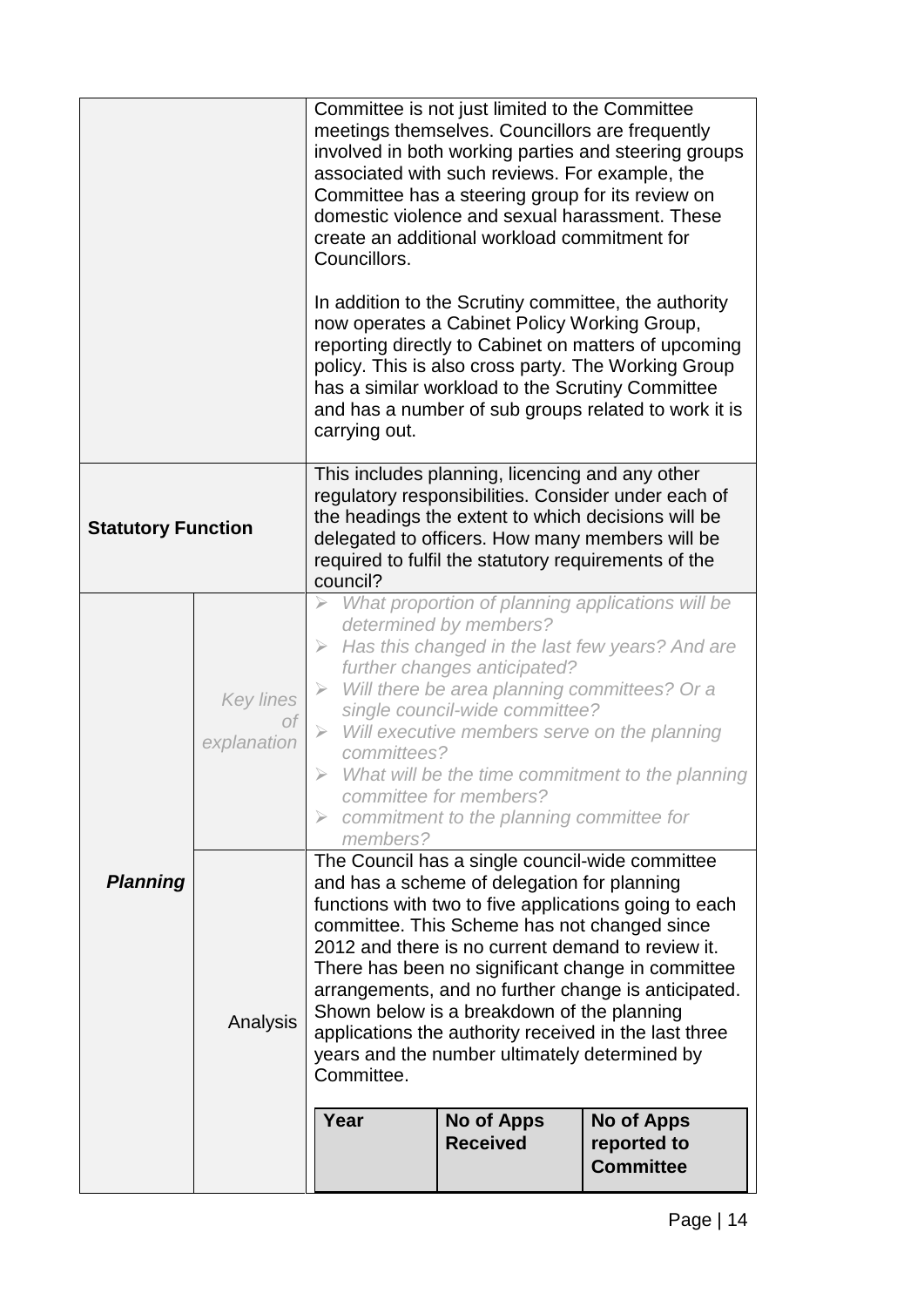| 2019                     | 517                                                                                                                                                                                                                                                                                                                                                                                                                      | 23 (4.4%)                                                                                                                                                  |
|--------------------------|--------------------------------------------------------------------------------------------------------------------------------------------------------------------------------------------------------------------------------------------------------------------------------------------------------------------------------------------------------------------------------------------------------------------------|------------------------------------------------------------------------------------------------------------------------------------------------------------|
| 2020                     | 620                                                                                                                                                                                                                                                                                                                                                                                                                      | 38 (6.1%)                                                                                                                                                  |
| 2021 (part               | $647+$                                                                                                                                                                                                                                                                                                                                                                                                                   | $35 + (5.4\%)$                                                                                                                                             |
| year)                    |                                                                                                                                                                                                                                                                                                                                                                                                                          |                                                                                                                                                            |
| committee is increasing. | members is fairly static, with the increase in<br>applications over time, the number coming to                                                                                                                                                                                                                                                                                                                           | As can be seen, although the percentage reaching                                                                                                           |
| mechanism.               | of applications considered at Councillor level a<br>single committee is the still the most appropriate                                                                                                                                                                                                                                                                                                                   | The Council is a relatively small authority covering a<br>densely populated area. Given this and the number                                                |
|                          | considering planning applications. It is rare that<br>more than one would be on the committee at any<br>on it unlikely. Should the administration majority<br>decrease there would be greater difficulty in<br>separating the two functions. This is true for other<br>smaller Council than currently would lead to<br>problems filling seats on the committee without<br>significantly increasing core member workload. | There is no legal restriction on executive members<br>one time and time commitments make more being<br>committees, and evidences that a decision to have a |
| returns.                 | to the relatively high number of meetings. The<br>informed following analysis of Councillor survey                                                                                                                                                                                                                                                                                                                       | Planning has a considerable time commitment due<br>following time commitments are estimates and are                                                        |
| 1,200 minutes.           | Time Commitment: That is an average of 10<br>meetings per year at 120 minutes each, including<br>that there is a similar time period to read papers $=$                                                                                                                                                                                                                                                                  | training and briefings $= 1,200$ minutes. If we assume                                                                                                     |
| meeting $= 600$          | Dealing with correspondence 60 minutes per                                                                                                                                                                                                                                                                                                                                                                               |                                                                                                                                                            |
|                          | Total = $3,000$ minutes = 50 hours per year                                                                                                                                                                                                                                                                                                                                                                              |                                                                                                                                                            |
|                          | leading to a disproportionate time commitment. In<br>particular there are a wide range of new                                                                                                                                                                                                                                                                                                                            | The complexity of applications is changing resulting<br>in an increase in the number of major applications,                                                |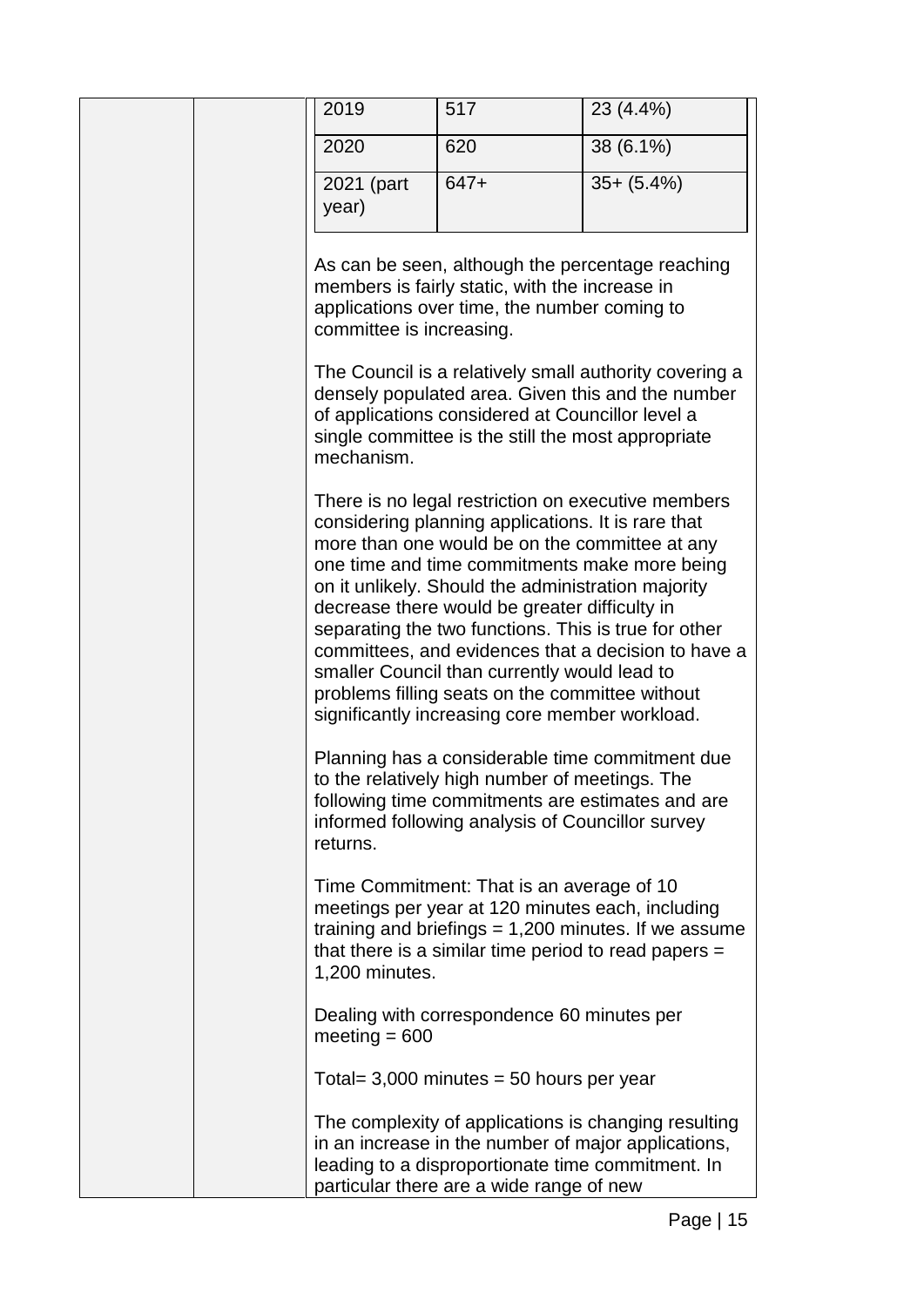|                                                    |                                       | developments in the town centre, along with<br>developments associated with HGGT (mentioned<br>elsewhere in the submission).                                                                                                                                                                                                                                                                                                          |
|----------------------------------------------------|---------------------------------------|---------------------------------------------------------------------------------------------------------------------------------------------------------------------------------------------------------------------------------------------------------------------------------------------------------------------------------------------------------------------------------------------------------------------------------------|
|                                                    | <b>Key lines</b><br>οf<br>explanation | $\triangleright$ How many licencing panels will the council have<br>in the average year?<br>$\triangleright$ And what will be the time commitment for<br>members?<br>$\triangleright$ Will there be standing licencing panels, or will<br>they be ad-hoc?<br>$\triangleright$ Will there be core members and regular<br>attendees, or will different members serve on<br>them?<br>The number of applications the Council received for |
| Licensing                                          |                                       | licences dropped massively during the pandemic.<br>There was little incentive to apply for licences which<br>couldn't be used. Previous years show a steady<br>stream of committee work. Pre-pandemic there were<br>8 meetings on average a year and are a mixture of<br>meetings. Some meetings are scheduled, but ad-<br>hoc meetings are arranged when needed for<br>licensing applications                                        |
|                                                    | Analysis                              | 8 meetings per year at 90 minutes each = 720<br>minutes<br>Same time to read papers $= 720$ minutes<br>Dealing with correspondence 30 minutes per<br>meeting $= 240$<br>Total = $1,680 = 28$ hours                                                                                                                                                                                                                                    |
|                                                    |                                       | Members are drawn from the Licensing Committee<br>and a rota is set up for scheduled meetings. For ad-<br>hoc meetings availability is determined and<br>members are then allocated to the meeting                                                                                                                                                                                                                                    |
|                                                    |                                       | Members are put on a rota to ensure a fair<br>distribution of meetings per year.                                                                                                                                                                                                                                                                                                                                                      |
|                                                    | Key lines<br>Οf                       | What will they be, and how many members will<br>they require?<br>$\triangleright$ Explain the number and membership of your                                                                                                                                                                                                                                                                                                           |
|                                                    | explanation                           | Regulatory Committees with respect to greater<br>delegation to officers.                                                                                                                                                                                                                                                                                                                                                              |
| <b>Other</b><br><b>Regulatory</b><br><b>Bodies</b> | Analysis                              | The Council has relatively small committees which<br>spread out workload across all the Council's<br>committees. The regulatory functions only deal with<br>applications that are contentious i.e. where<br>objections have been received.                                                                                                                                                                                            |
|                                                    |                                       | The Licensing Committee has 10 members (the<br>minimum under legislation). The Licensing Sub<br>Committee and Regulatory Sub Committee have the                                                                                                                                                                                                                                                                                       |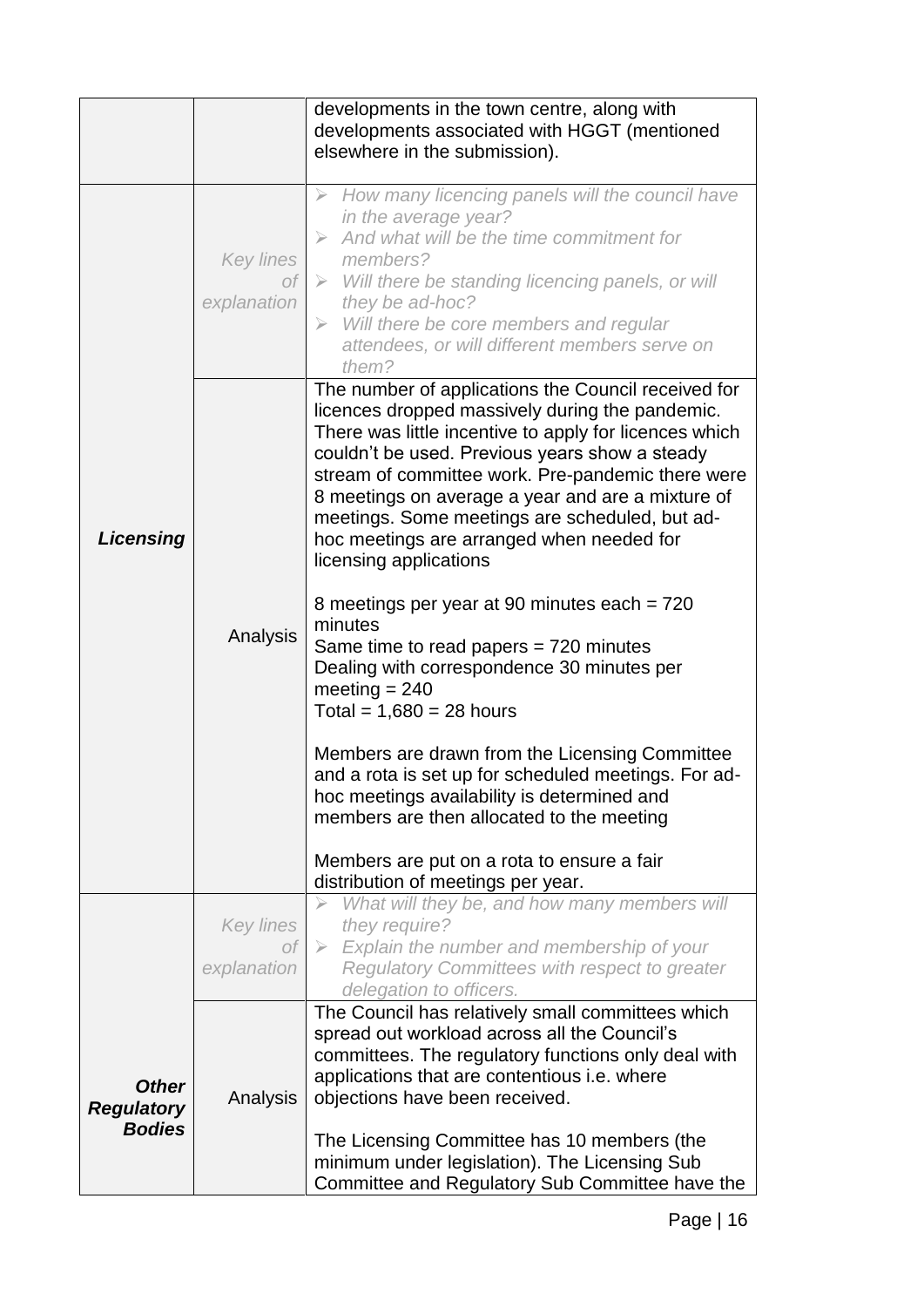|                              | same membership. The Development Management<br>Committee has 8 members<br>The delegations to Officers are already fairly<br>extensive and only a limited number of applications<br>come before members. Greater delegation is<br>unlikely.<br>The Audit and Standards Committee carries out<br>regulatory functions both on the Council's accounts<br>and its internal governance mechanisms. It is<br>scheduled to meet four times a year.<br>4 meetings per year at 90 mins each = 360 minutes<br>Two hours to read papers for each meeting $=$ 480<br>minutes<br>Follow up Internal Audit Inspections<br>Dealing with correspondence 30 minutes per<br>meeting $= 120$<br>Training 30 minutes per meeting = 120 minutes<br>Total time = $1080$ minutes = $18$ hours per year |  |
|------------------------------|---------------------------------------------------------------------------------------------------------------------------------------------------------------------------------------------------------------------------------------------------------------------------------------------------------------------------------------------------------------------------------------------------------------------------------------------------------------------------------------------------------------------------------------------------------------------------------------------------------------------------------------------------------------------------------------------------------------------------------------------------------------------------------|--|
| <b>External Partnerships</b> | Service delivery has changed for councils over time,<br>and many authorities now have a range of delivery<br>partners to work with and hold to account.                                                                                                                                                                                                                                                                                                                                                                                                                                                                                                                                                                                                                         |  |
| Key lines of explanation     | Will council members serve on decision-making<br>partnerships, sub-regional, regional or national<br>bodies? In doing so, are they able to take<br>decisions/make commitments on behalf of the<br>council?<br>How many councillors will be involved in this<br>activity? And what is their expected workload?<br>What proportion of this work is undertaken by<br>portfolio holders?<br>What other external bodies will members be<br>$\triangleright$<br>involved in? And what is the anticipated<br>workload?                                                                                                                                                                                                                                                                 |  |
| Analysis                     | The Council appoints to a number of bodies, some<br>of which make decisions. These will be set out in an<br>agreed scheme of delegation. The Council has its<br>own Local Authority Trading Company (LATC), HTS,<br>which with it has a close relationship. The Council<br>has established a Shareholder Sub Committee to<br>monitor HTS, with certain decisions requiring<br>Cabinet approval. Members of the Council also sit<br>on the Boards of the various HTS Companies but<br>not Cabinet members.<br>The time commitments are estimates and will be<br>more informed following analysis of Councillor                                                                                                                                                                   |  |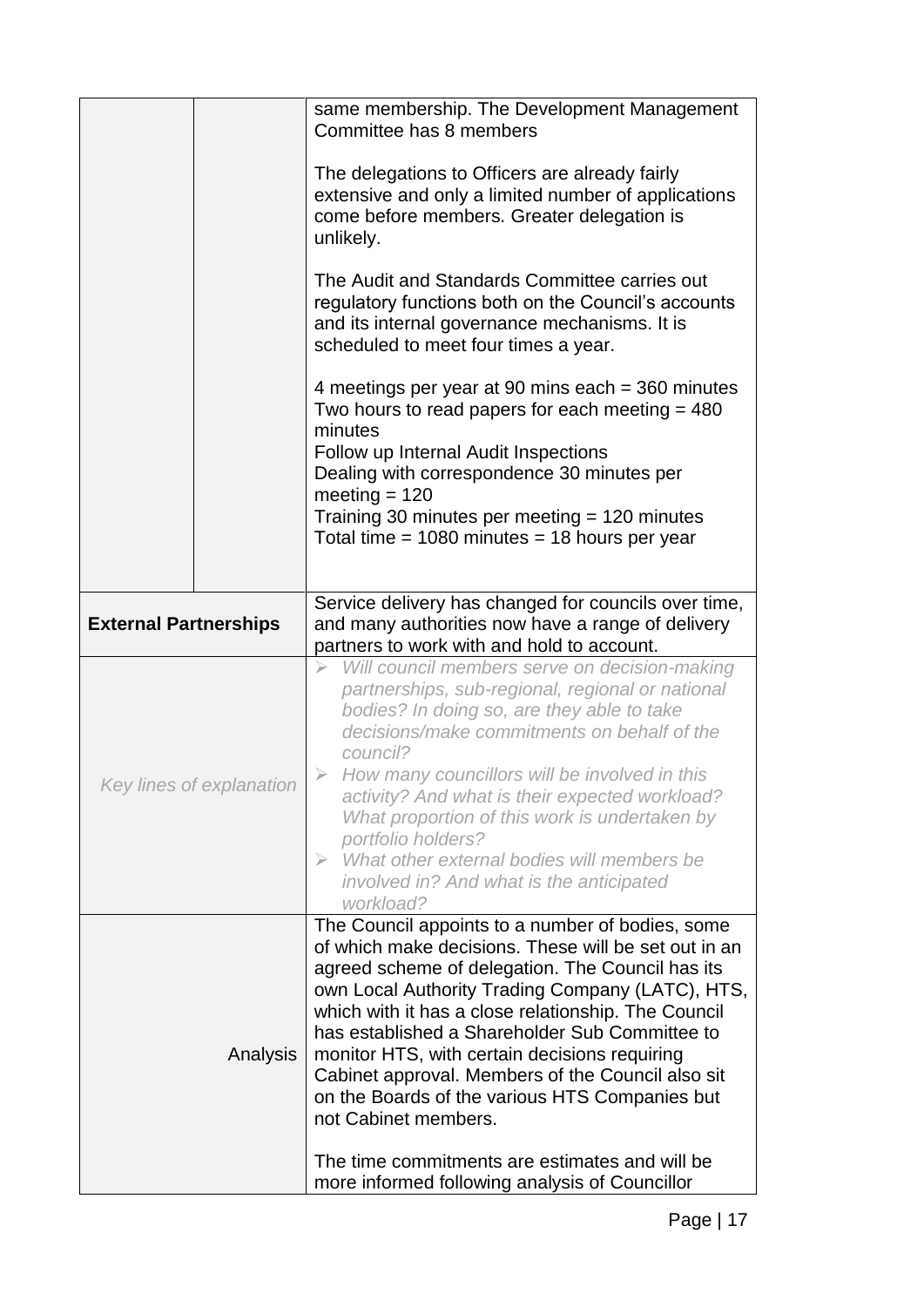| survey returns.                                                                                                                                                                                                                                                                                                                                                                                                                                      |
|------------------------------------------------------------------------------------------------------------------------------------------------------------------------------------------------------------------------------------------------------------------------------------------------------------------------------------------------------------------------------------------------------------------------------------------------------|
| Like other councils, the Council appoints to outside<br>bodies. The workload for these will be skewed<br>towards portfolio holders.                                                                                                                                                                                                                                                                                                                  |
| Where there are bodies that commitments can be<br>made on, it is normally executive members who are<br>appointed to them, although typically final decisions<br>will be made by Cabinet/Full Council.                                                                                                                                                                                                                                                |
| The exception to this is councillors appointed as<br>directors of HTS and its subsidiaries. These cannot<br>be portfolio holders to avoid a conflict of interest.<br>Some decisions will be made on behalf of the<br>council but these functions are set out in a scheme<br>of delegation                                                                                                                                                            |
| Almost all this work would be undertaken by portfolio<br>holders, except for the HTS directorships. The<br>workload is difficult to estimate, but HTS directors<br>are remunerated on a level equal to portfolio holders<br>and it is clear that there is a fairly significant time<br>commitment to fulfil these directorships. There are 8<br>HTS board meetings per year that the directors<br>attend with six sub committees who meet regularly. |
| The Council appoints to a number (approximately<br>30) of outside bodies like other councils. Workload is<br>difficult to calculate but members are currently<br>managing their time effectively although it can be<br>unpredictable.                                                                                                                                                                                                                |
| In addition, the Council is also committed to the<br>Harlow and Gilston Garden Town (HGGT) project.<br>This is a significant project working together with<br>neighbouring authorities. This requires a very large<br>time commitment for Portfolio Holders, as the<br>governance arrangements are extensive.                                                                                                                                        |
| HGGT also creates workload for members of the<br>Development Management Committee due to<br>related planning applications. The Council is already<br>having to start dealing with these, notably with<br>applications for crossings over the River Stort.<br>Applications like these are highly complex and<br>require a far greater time commitment than would<br>normally be expected.                                                             |
| Part of the HGGT project requires a Strategic<br>Transport Corridor within Harlow. This will create a                                                                                                                                                                                                                                                                                                                                                |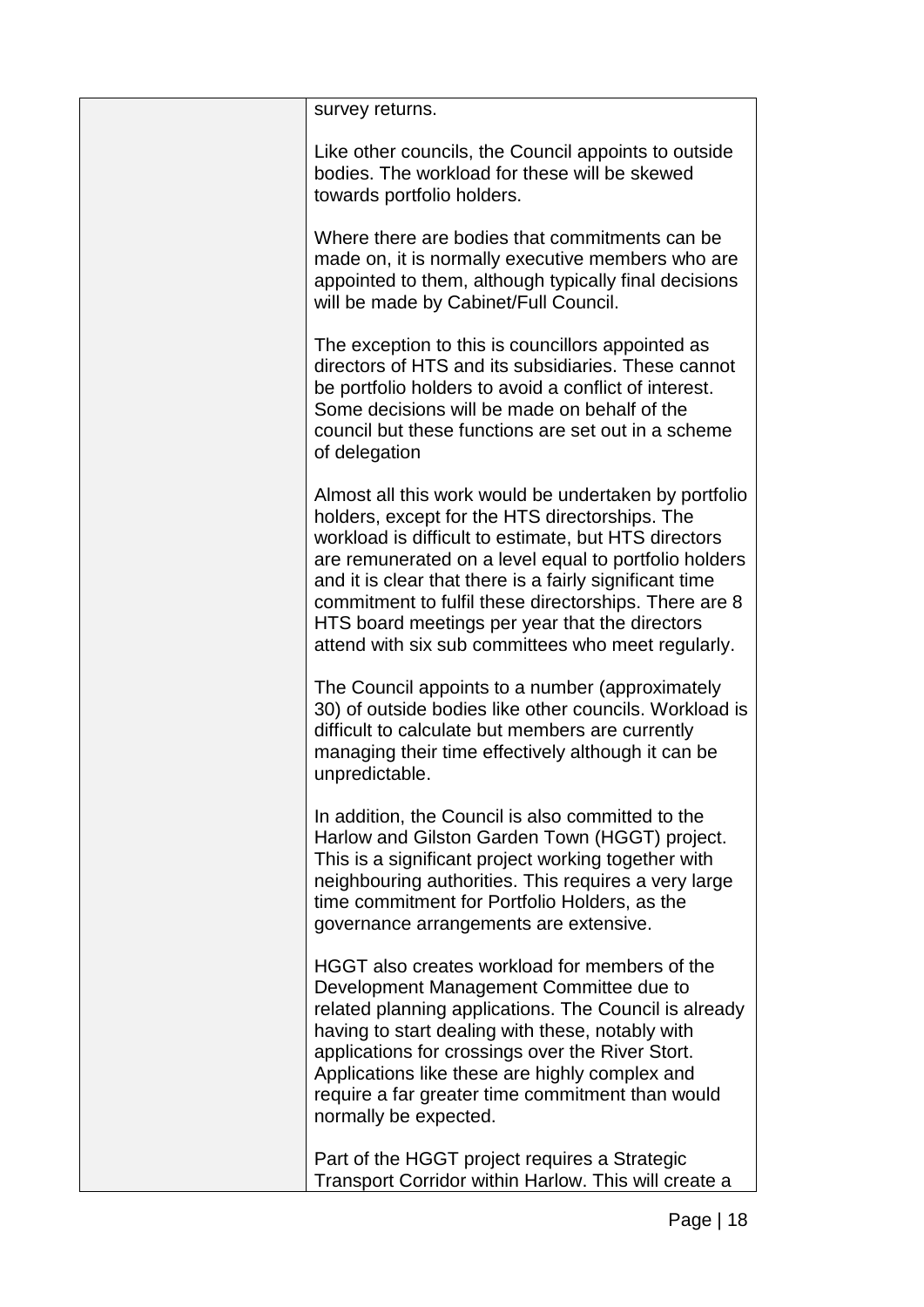| substantial workload, particularly for the relevant<br>Portfolio Holders.                                                                                                                                                                                                                                                                                                                                                                                    |
|--------------------------------------------------------------------------------------------------------------------------------------------------------------------------------------------------------------------------------------------------------------------------------------------------------------------------------------------------------------------------------------------------------------------------------------------------------------|
| The Council has set out a number of bodies such as<br>the Harlow Growth Board which work with other<br>areas of the community. Councillors have indicated<br>through the Electoral Review Working Group that<br>these have added further workload which did not<br>exist at the time of the previous review.                                                                                                                                                 |
| Harlow sits on the Innovation Corridor (between<br>Cambridge to London) and the Council appoints a<br>representative to this body. The work from this<br>partnership generates extra work.                                                                                                                                                                                                                                                                   |
| Furthermore, the Council has created a Covid<br>Recovery Working Group, which is cross-party. It is<br>clear that short, medium- and longer-term recovery<br>from Covid is complex. This has resulted in, and will<br>continue to create ongoing workload.                                                                                                                                                                                                   |
| The Council also operates a Highways Panel, jointly<br>with Essex County Council. The Panel has the<br>power to recommend to the County Council that<br>traffic schemes are implemented. There are four<br>Harlow Council Councillors on the Panel (although<br>the four County Councillors are also district<br>Councillors). The Panel meets four times a year with<br>meetings lasting around an hour not including prep<br>time and lobbying for schemes |
|                                                                                                                                                                                                                                                                                                                                                                                                                                                              |

# <span id="page-19-0"></span>**Community Leadership**

The Commission understands that there is no single approach to community leadership and that members represent, and provide leadership to, their communities in different ways. The Commission wants to know how members are required to provide effective community leadership and what support the council offers them in this role. For example, does the authority have a defined role and performance system for its elected members? And what support networks are available within the council to help members in their duties? The Commission also wants to see a consideration of **how the use of technology and social media by the council as a whole, and by councillors individually, will affect casework, community engagement and local democratic representation. Responses should demonstrate that alternative council sizes have been explored.**

| <b>Topic</b> |                                                | <b>Description</b>                                                                                                                       |  |
|--------------|------------------------------------------------|------------------------------------------------------------------------------------------------------------------------------------------|--|
| Leadership   | <b>Community</b>   Key lines of<br>explanation | In general terms how do councillors carry out<br>their representational role with electors?<br>Does the council have area committees and |  |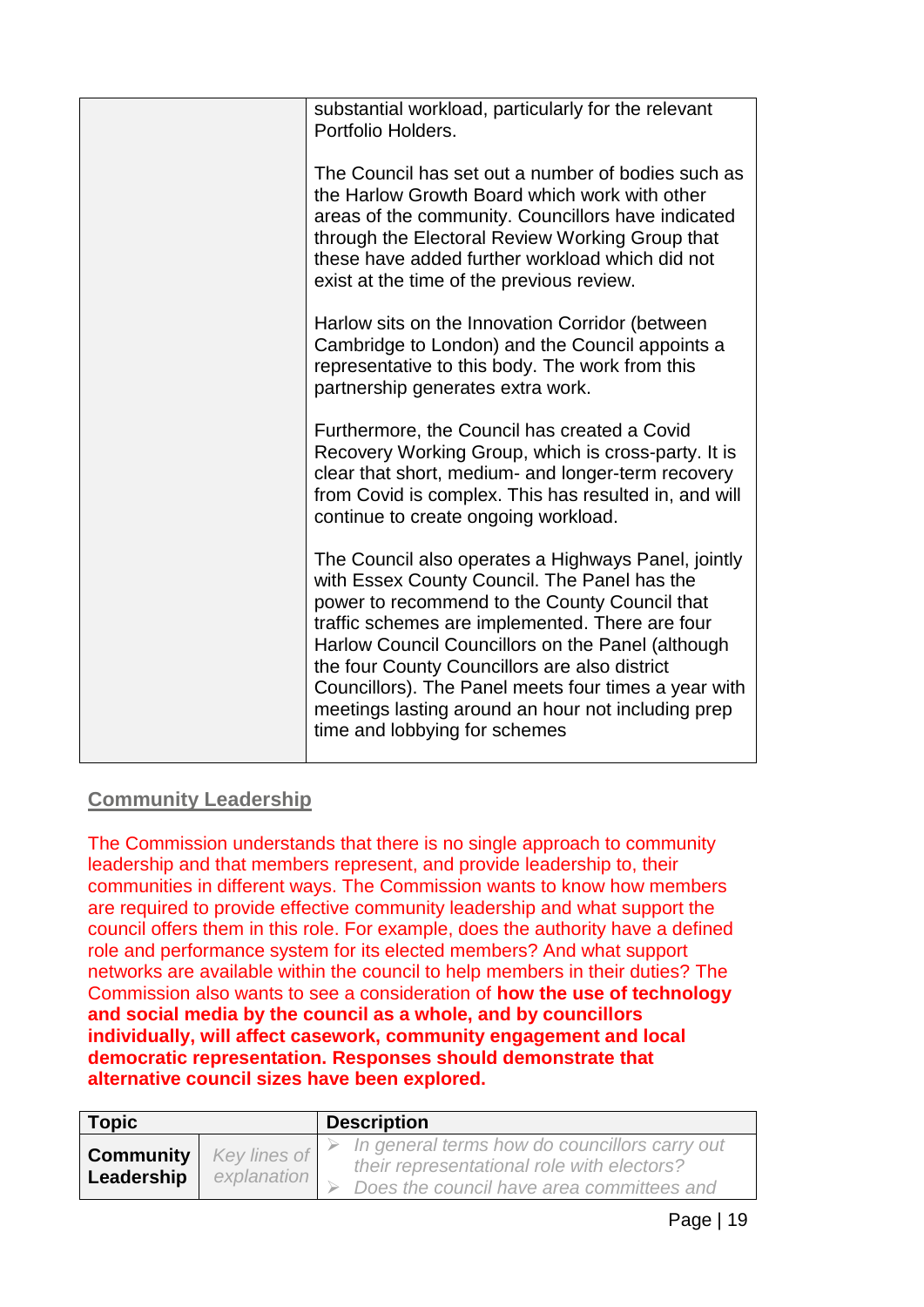|  |          | what are their powers?<br>How do councillors seek to engage with their<br>$\blacktriangleright$<br>constituents? Do they hold surgeries, send<br>newsletters, hold public meetings or maintain<br>blogs?<br>Are there any mechanisms in place that help<br>$\triangleright$<br>councillors interact with young people, those<br>not on the electoral register, and/or other<br>minority groups and their representative<br>bodies?<br>$\triangleright$ Are councillors expected to attend community<br>meetings, such as parish or resident's<br>association meetings? If so, what is their level<br>of involvement and what roles do they play?<br>$\triangleright$ Explain your approach to the Area Governance<br>structure. Is your Area Governance a decision-<br>making forum or an advisory board? What is<br>their relationship with locally elected members<br>and Community bodies such as Town and<br>Parish Councils? Looking forward how could |  |  |  |
|--|----------|-------------------------------------------------------------------------------------------------------------------------------------------------------------------------------------------------------------------------------------------------------------------------------------------------------------------------------------------------------------------------------------------------------------------------------------------------------------------------------------------------------------------------------------------------------------------------------------------------------------------------------------------------------------------------------------------------------------------------------------------------------------------------------------------------------------------------------------------------------------------------------------------------------------------------------------------------------------|--|--|--|
|  |          | they be improved to enhance decision-making?<br>In preparation for this submission, a member<br>survey was undertaken to find out, amongst other                                                                                                                                                                                                                                                                                                                                                                                                                                                                                                                                                                                                                                                                                                                                                                                                            |  |  |  |
|  |          | matters, the ways in which Councillors interacted<br>with the public. The top ways are:                                                                                                                                                                                                                                                                                                                                                                                                                                                                                                                                                                                                                                                                                                                                                                                                                                                                     |  |  |  |
|  | Analysis | Email<br>Social media<br>Surgeries/Face to face<br>Door to door<br>Attendance at external meetings as a<br>representative<br>Engaging with constituents e.g. home visits<br><b>Written letters</b><br>Dealing with constituents' enquiries /<br>casework                                                                                                                                                                                                                                                                                                                                                                                                                                                                                                                                                                                                                                                                                                    |  |  |  |
|  |          | Certainly, members will have significantly changed<br>the way they interact since the last review more<br>than twenty years ago and the pandemic has also<br>significantly changed interaction methods by<br>necessity.                                                                                                                                                                                                                                                                                                                                                                                                                                                                                                                                                                                                                                                                                                                                     |  |  |  |
|  |          | Councillors are provided with Council technology<br>and email addresses within which they are<br>expected to manage their individual contact<br>workloads.                                                                                                                                                                                                                                                                                                                                                                                                                                                                                                                                                                                                                                                                                                                                                                                                  |  |  |  |
|  |          | Some Councillors have resumed surgeries<br>although the attendance rates are generally quite<br>low. A few Councillors have started using                                                                                                                                                                                                                                                                                                                                                                                                                                                                                                                                                                                                                                                                                                                                                                                                                   |  |  |  |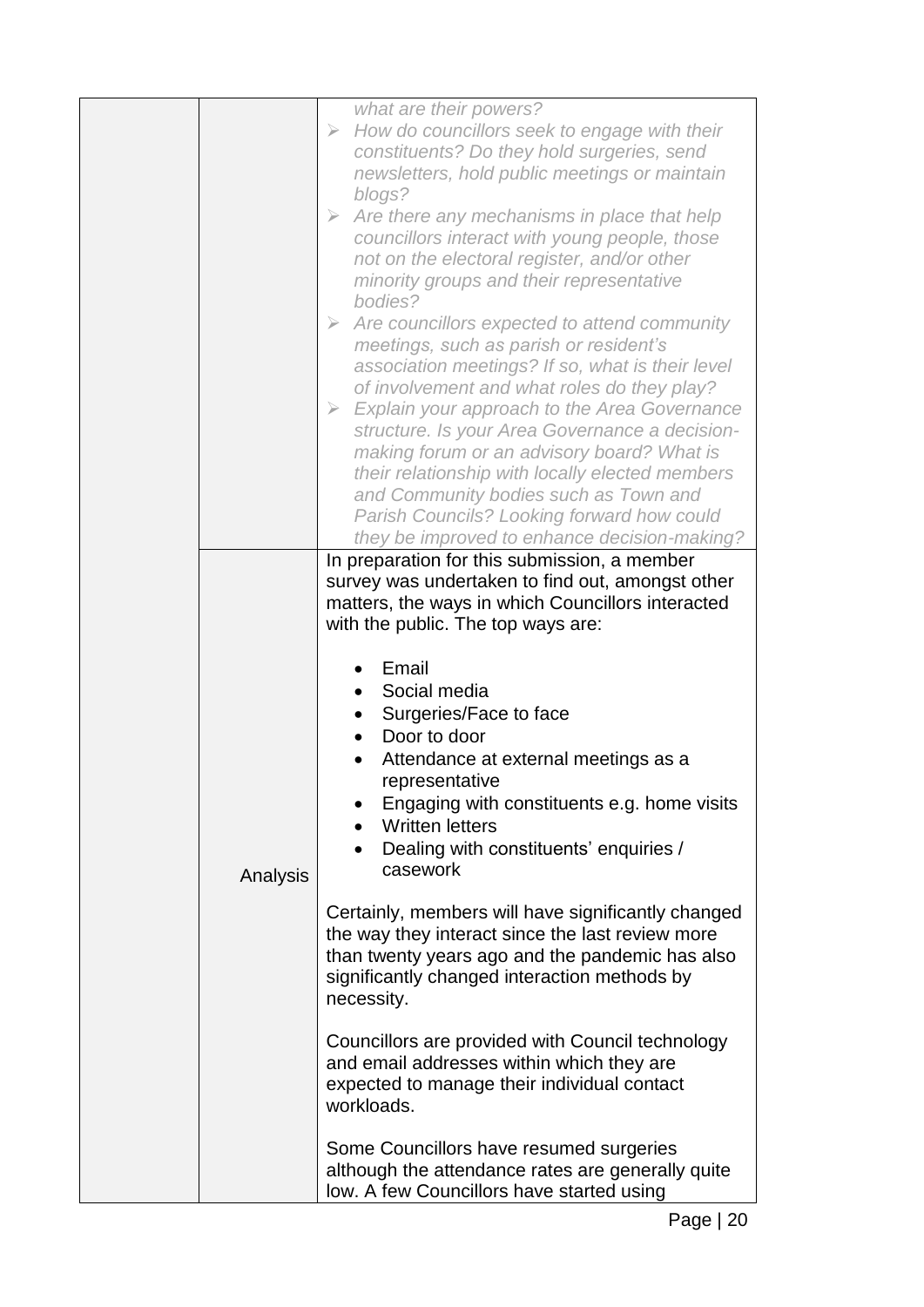|                 |                             |                                                                                                                                                                                                                                                                                                                                                                                                                                                                                                                                                                                                                                                                                                               | Facebook Live to engage with residents. |  |  |  |
|-----------------|-----------------------------|---------------------------------------------------------------------------------------------------------------------------------------------------------------------------------------------------------------------------------------------------------------------------------------------------------------------------------------------------------------------------------------------------------------------------------------------------------------------------------------------------------------------------------------------------------------------------------------------------------------------------------------------------------------------------------------------------------------|-----------------------------------------|--|--|--|
|                 |                             | Councillors have experienced a general increase<br>in the level of communication with residents due to<br>social media. There is an expectation that<br>Councillors will interact and respond to queries,<br>which fall outside of the scope of traditional<br>casework. These are often informal but as they are<br>public, they require careful handling. It is expected<br>that this trend will continue.                                                                                                                                                                                                                                                                                                  |                                         |  |  |  |
|                 |                             | The Council uses its Youth Council as a means of<br>engaging with younger people, and has an active<br>relationship with Harlow College. These both<br>facilitate interaction with people under voting age.<br>The Council has developed good relationships with<br>a number of local organisations who represent<br>ethnic minorities and Councillors can interact<br>through these groups.<br>The Council sets no requirement to attend<br>committee meetings, although there would be an<br>expectation that Councillors who are appointed to<br>outside bodies attend such meetings. There are no<br>parish councils within Harlow which as a result<br>drives all local council matters to the district. |                                         |  |  |  |
|                 |                             |                                                                                                                                                                                                                                                                                                                                                                                                                                                                                                                                                                                                                                                                                                               |                                         |  |  |  |
|                 | Key lines of<br>explanation | How do councillors deal with their casework?<br>$\triangleright$<br>Do they pass it on to council officers? Or do<br>they take a more in-depth approach to<br>resolving issues?<br>What support do members receive?<br>$\triangleright$ How has technology influenced the way in<br>which councillors work? And interact with their<br>electorate?<br>In what ways does the council promote service<br>$\triangleright$<br>users' engagement/dispute resolution with<br>service providers and managers rather than<br>through councillors?                                                                                                                                                                    |                                         |  |  |  |
| <b>Casework</b> | Analysis                    | The Council has a dedicated Councillor enquiry<br>system which enables greater management of<br>casework. This has a timeframe for responses<br>from the Council to the Councillor. Councillor<br>involvement is expected to be through this system<br>in most instances.<br>Year (Jan<br><b>No of Councillor Enquiries</b><br>to Dec)<br>rcvd<br>2015<br>318                                                                                                                                                                                                                                                                                                                                                 |                                         |  |  |  |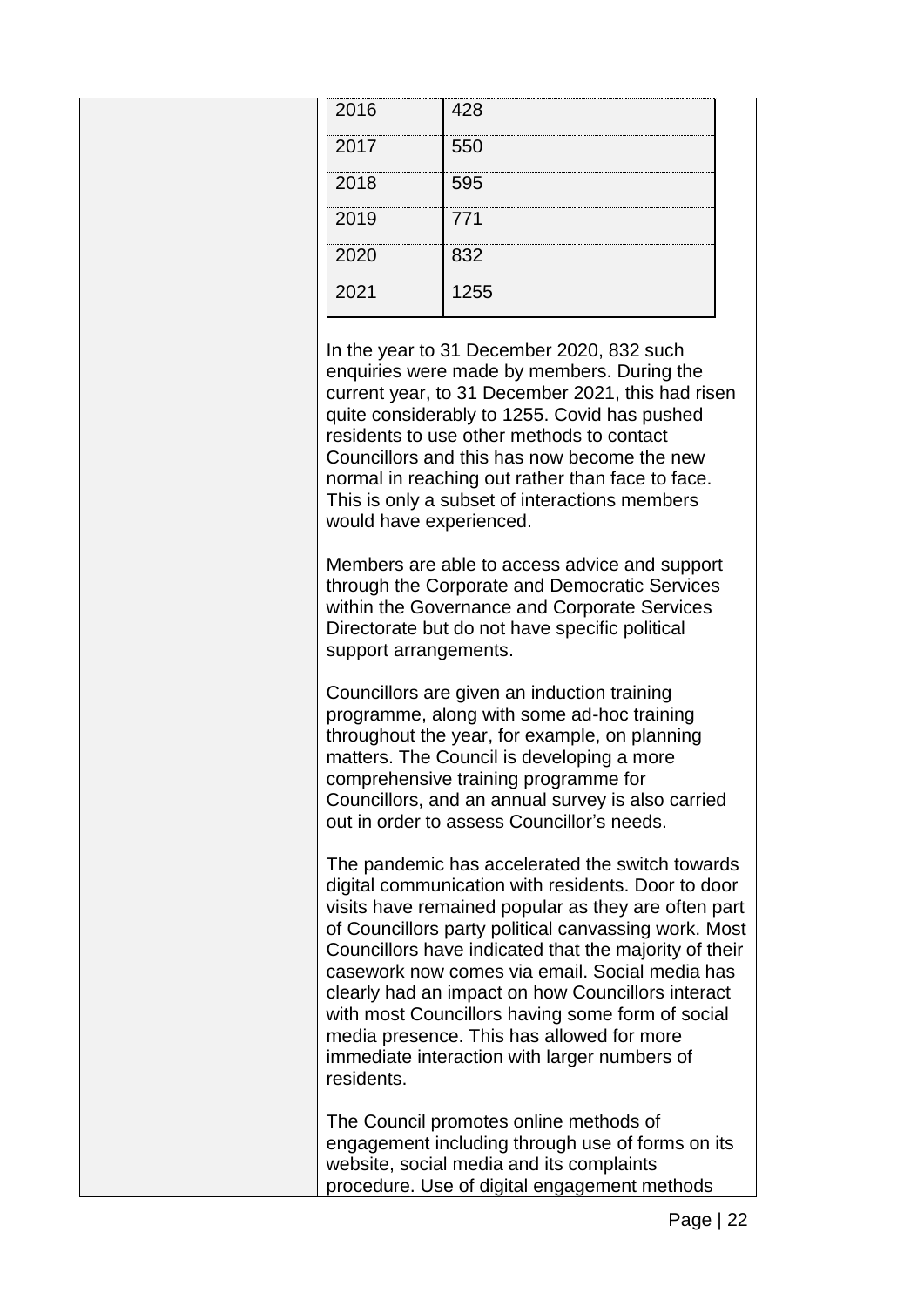|  | was further promoted after the first lockdown.                                                                                                                                                                                                                                                                                                                                                                                                                                                                     |
|--|--------------------------------------------------------------------------------------------------------------------------------------------------------------------------------------------------------------------------------------------------------------------------------------------------------------------------------------------------------------------------------------------------------------------------------------------------------------------------------------------------------------------|
|  | Councillors through the Electoral Working Group<br>have noted not just the increase in workload, but<br>the increasing complexity of casework caused by<br>unique aspects of Harlow.                                                                                                                                                                                                                                                                                                                               |
|  | Harlow has a much higher level of council tenants<br>than average (particularly when compared with the<br>rest of Essex and the Eastern Region). With the<br>Council being responsible for maintenance and<br>allocation of council properties Councillors are<br>contacted more often than average to assist.                                                                                                                                                                                                     |
|  | Harlow also has a significant number of residential<br>accommodations created through Permitted<br>Development Rights. There is a large amount of<br>churn of residents at these developments,<br>including people who are placed in them by other<br>authorities. These are often vulnerable people with<br>complex cases that take a longer time to deal with.<br>As with any area where there is a greater than<br>average level of deprivation, other ancillary issues<br>arise such as anti-social behaviour. |
|  | Harlow experiences higher levels of deprivation<br>than neighbouring authorities. This increased level<br>of deprivation contributes both to an increased<br>number of cases, but often to more time-<br>consuming casework.                                                                                                                                                                                                                                                                                       |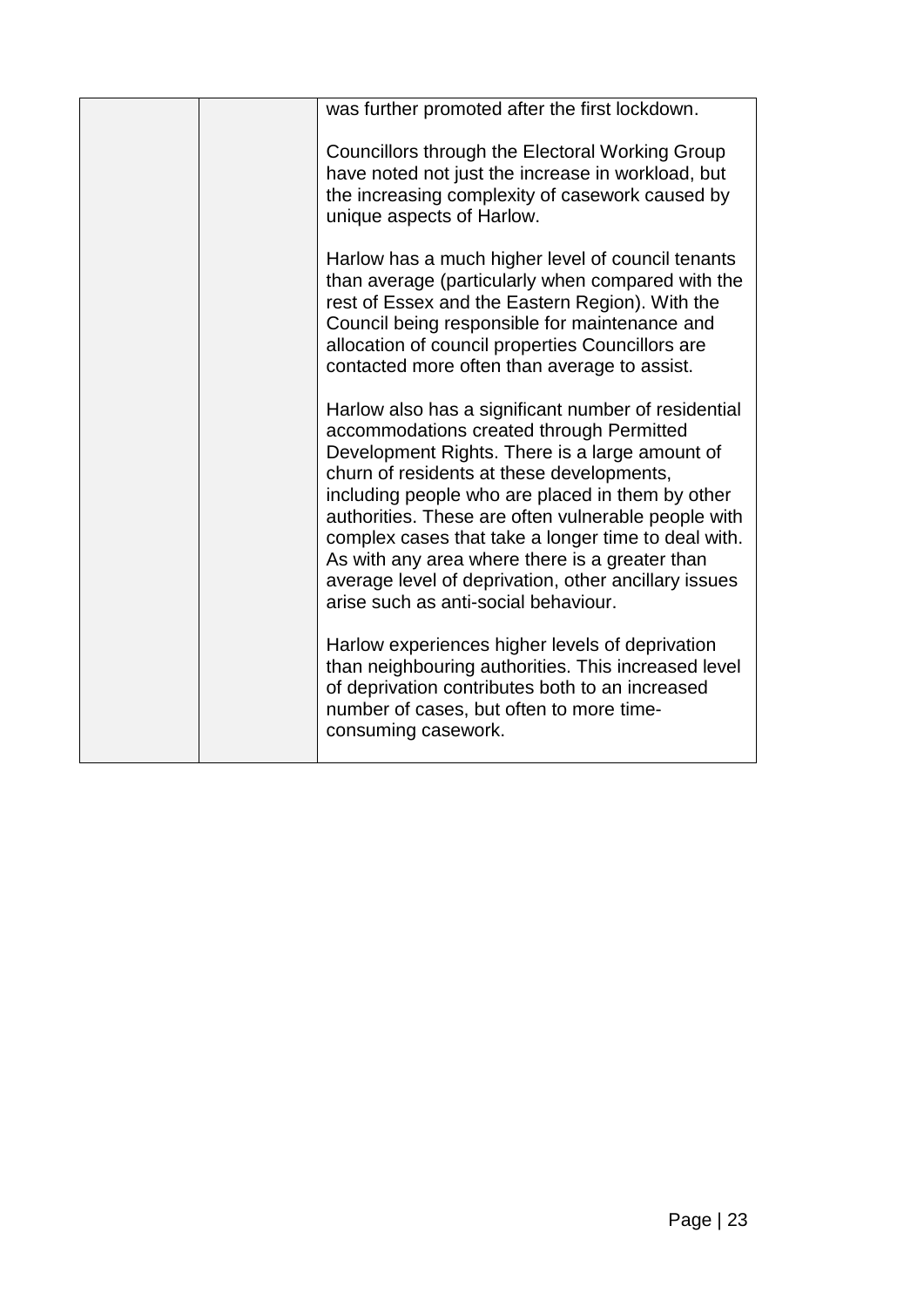#### <span id="page-24-0"></span>**Other Issues**

Respondent may use this space to bring any other issues of relevance to the attention of the Commission.

#### **Workload of Councillors**

As part of the evidence base for this submission all Councillors were asked to complete a survey on their workload caused by their roles as a Councillor. This survey formed part of the work to establish the current needs, challenges and requirements facing elected members. In total 19 Councillors responded to the survey who were a mix of Cabinet and non-Cabinet Councillors.

Preparing for and attending meetings takes up a significant amount of Councillor time. Attending council meetings ranked sixth in the answers to question 10. The Council has comparatively few formal meetings, but particularly for Cabinet members, there are a large number of other meetings to attend.

There is a large variance in the amount of monthly case work, ranging from 1-5 cases up to 41-45 cases a month. The median is 11-15 cases. Generally, Councillors feel they are able to cope, however there are some who occasionally find the workload difficult. This is in part due to the quantity of workload, and similar points were raised later in the survey. There have been, however, significant increases in member reporting this year.

The survey revealed that here is a near even split between those who are spending the amount of time they were expecting to as a Councillor and those that are spending greater time. It is noted that whilst residents will contact Councillors directly, with annual elections Councillors can generate additional workload through canvassing. The number of Councillor Enquiries rises significantly in the run up to elections. See earlier diagram on figures

#### <span id="page-24-1"></span>**Summary**

## <span id="page-24-2"></span>**Council view on Election by thirds**

The Council's established Working Group recommended to the Council in December 2021 that they should not proceed with a consultation on all-out elections at this time. This resolution was approved. This decision means that three-member wards will continue. The report on the matter can be found [here.](https://moderngov.harlow.gov.uk/ieListDocuments.aspx?CId=123&MId=1362&Ver=4)

#### <span id="page-24-3"></span>**Options considered**

## <span id="page-24-4"></span>**Reduction in members**

We have considered whether a smaller Council could provide effective strategic leadership, accountability and community leadership in Harlow but are of the view that any reduction in the number of councillors would mean that current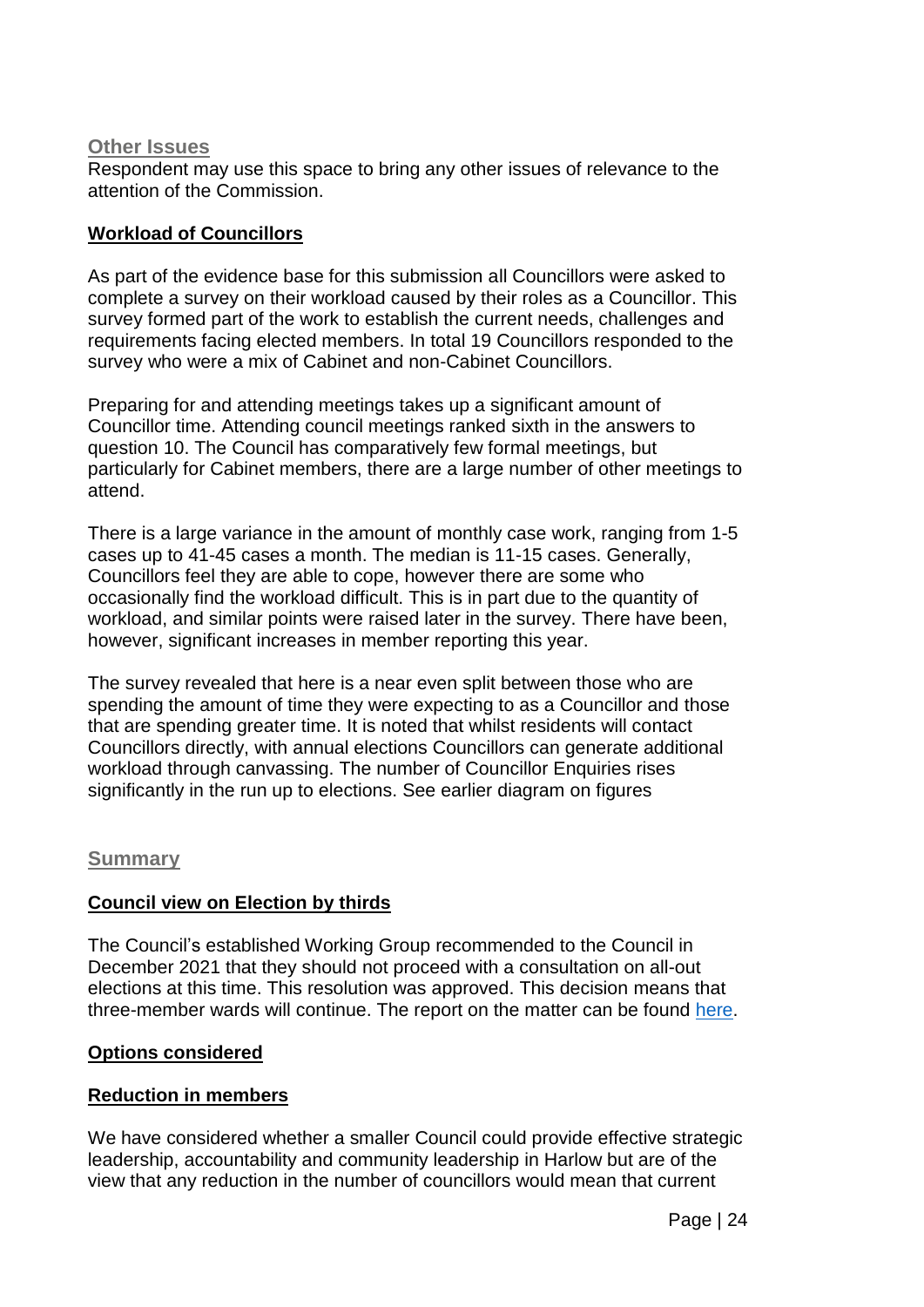Governance arrangements would be difficult to support and place heavy workloads on councillors inhibiting their capacity. Arrangements for decision making are finely balanced at the moment and decreasing the number of members against that backdrop would make this harder to sustain effectiveness.

Any reduction in numbers would also result in an increased workload for Councillors across their constituency engagement and casework.

With continued population growth the level of constituency casework is expected to remain the same or increase placing a significantly higher demand on a fewer number of Councillors.

All but two members of the Council have representational roles on main committees, most are also substitutes or reserves on other committees. A reduction in members would mean that members would be required to increase their committee attendances significantly.

It is agreed cross party that a reduction of any number of Councillors is not considered acceptable and would not allow the Council to continue to provide the present level of representation.

#### <span id="page-25-0"></span>**No change**

We have considered whether the current number of members is appropriate. Clearly, the authority has been able to effectively operate over a period of time with its current number of Councillors and there are now obviously differences in representational ratios which are showing in the differing views expressed in the returns to the member survey.

In terms of neighbourhood identity, the current arrangements have become out of tolerance in a number of areas of the town. We foresee that a redistribution based upon merely re-warding the town has limited flexibility in allowing the unique neighbourhood structures to be taken account of, forcing non-natural boundary solutions being required at the second stage of the process. We would wish that any solution maintained this unique neighbourhood structure as far as could be achieved.

Remaining at 33 Councillors means a likely average increase in time spent by Councillors on case work on top of their other Council duties and outside commitments over the period of reviewed growth and into the longer term given population increases forecast to 2033 by the Local Plan.

#### <span id="page-25-1"></span>**Limited Growth**

There is general support to the argument that a small increase (say a further ward of three members) would assist in maintaining the current levels of time spent on average by councillors on the whole range of their Council duties.

The projected population growth to 2028 based on ONS forecasts is 89,595 and the anticipated population increase based on Local Plan allocations and